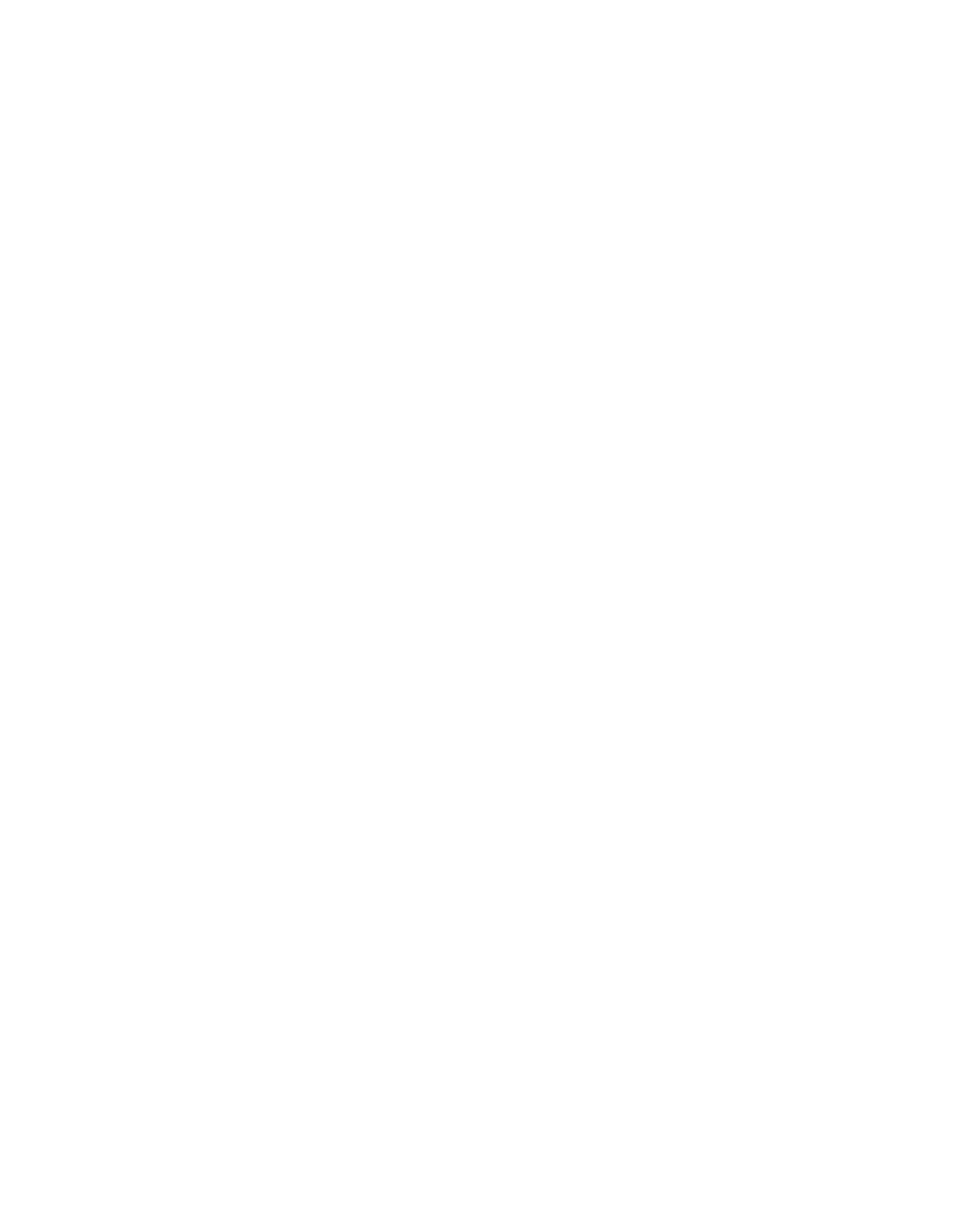### **Contents**

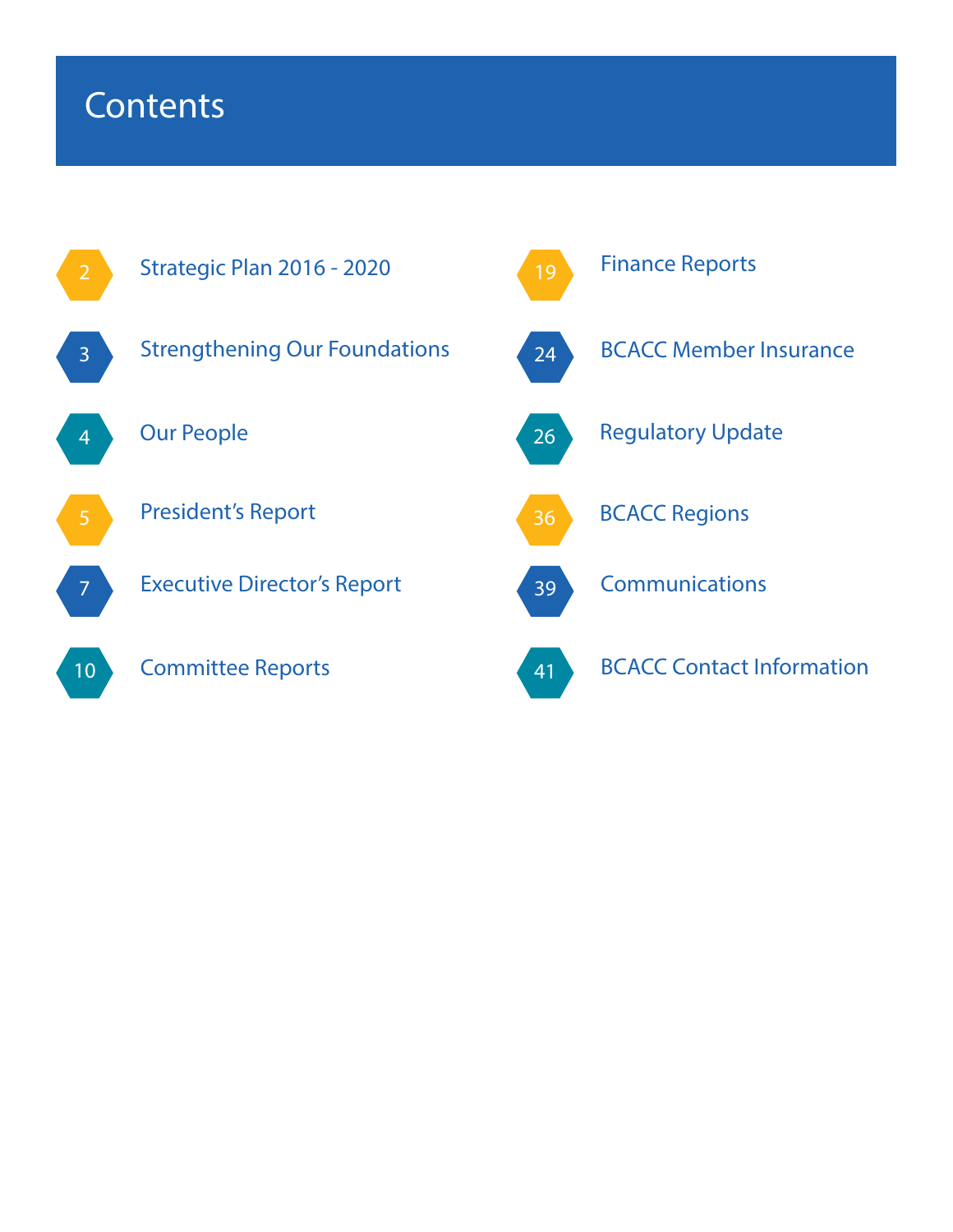### Strategic Plan 2016 - 2020

T he principles and goals of this Strategic Plan have continued to inform the work of the Board of Directors and BCACC volunteers in 2018. The Strategic Plan directed the development of the *Strengthening Our Foundations* project, a framework for the modernization of the BCACC. A timeline of the *Strengthening Our Foundations* project can be found on the following page.

# **VISION** Safe, effective counselling therapy, available to all

### **Mission**

Building the profession through accountable, well-resourced and supported counsellors

### **Values Professionalism, Accountability, Respect**

Our values reflect shared beliefs, things we hold to be important. Together with the vision and mission, these values are foundational for the Association and guide everything we do.

**PRINCIPLES** As an Association, we strive to attain and uphold our values of professionalism, accountability and respect through principles and practices such as the following.

| <b>Professionalism</b> |
|------------------------|
| <b>Accountability</b>  |
| <b>Respect</b>         |

**High standards, Integrity, Lifelong Learning, Collaboration, Collegiality Accountability Transparent, Ethical, Fair, Trustworthy Respect Responsiveness, Compassion, Sensitivity, Social Responsibility, Diversity**

**Goals** Goal 1: Continue to refine the regulatory process Goal 2: Promote and support members' professional growth and development Goal 3: Build recognition and acceptance of the clinical counselling profession Goal 4: Establish and maintain governance and financial best practices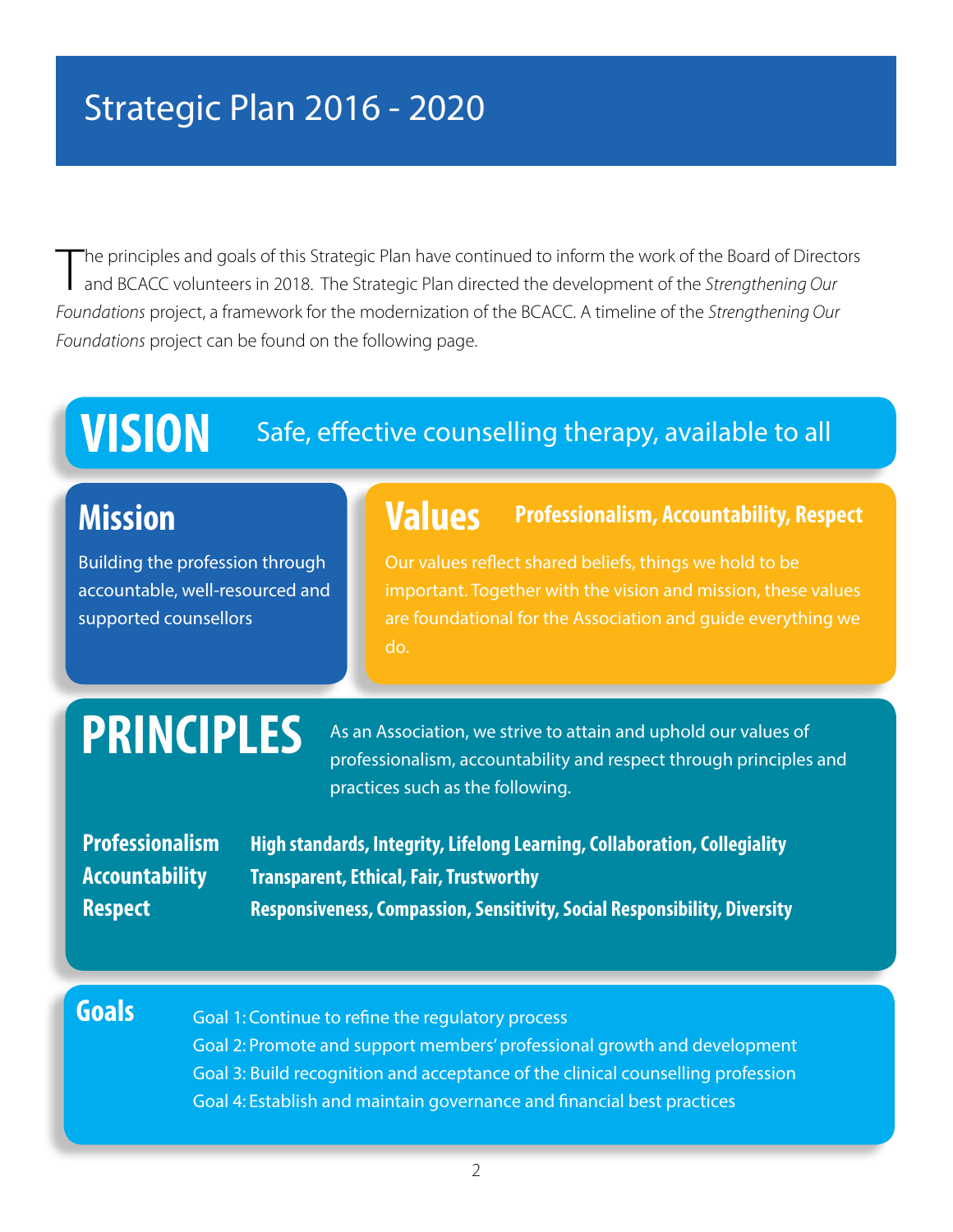### Strengthening Our Foundations

T he *Strengthening Our Foundations* project was an organizational project which served to update the BCACC governance model and regulatory structure. The project served to bring BCACC into compliance with the Societies Act, 2016. The finalized project was ratified, along with new BCACC bylaws at the Annual General Meeting, June 15, 2018. We are thankful for the many hours of volunteer and staff time put into this extensive project. The following is a timeline of the work completed on the *Strengthening Our Foundations* initiative.

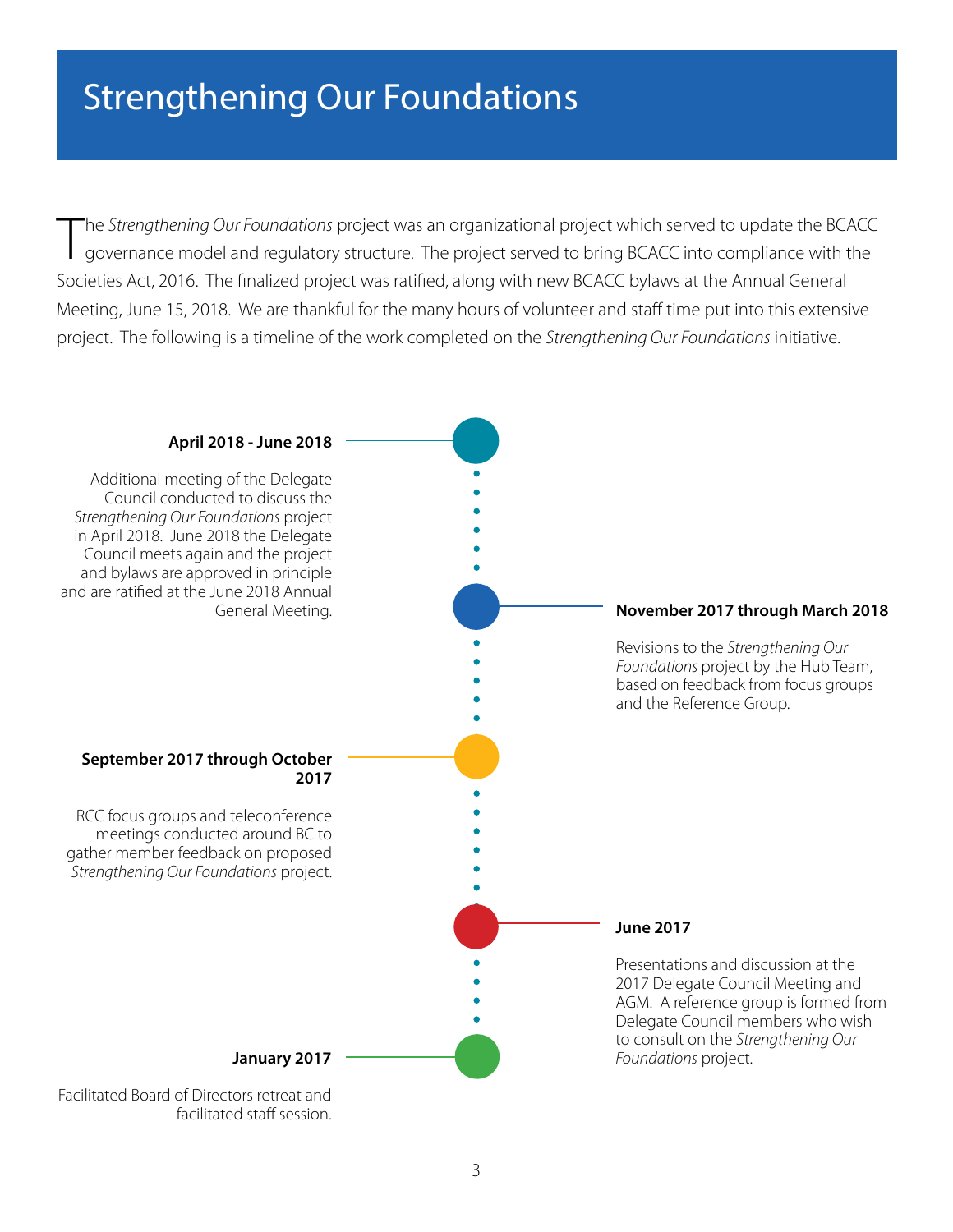### Our People

"Coming together is a beginning. Keeping together is progress. Working together is success."

- Henry Ford

### Head Office Staff

Carolyn Fast, Executive Director Angela Burns, Registrar John Gawthrop, Deputy Registrar Linda-Mary Bluma, Finance Officer Andrea Curran, Executive Coordinator Marci Zoretich, Member Services Coordinator Sarah Clutchey, Registration Coordinator Donna Knee, Professional Practice Coordinator Janine Toombs, Events Coordinator Kim Carver, Reception/Office Assistant Joan Paul, Reception/Office Assistant Elana Ilott, Communications Coordinator

Staff finishing in 2018: Coral Payne, Member Services Coordinator Cindy Todd, Reception/Office Assistant

### 2018 Board of Directors

Joan Campbell, President Deborah Braun, Vice President Merry Miller, Treasurer Irene Champagne, Director Jane Goranson-Coleman, Director Shirley Halliday, Director Lee McLeod, Director Rebecca Scott, Director Katya Sivak, Director Muzaffar Syed, Director

### Regional Council Chairs

Rebecca Scott, Region 1 North Coastal John Fraser, Region 2 Southern Vancouver Island Janet White, Region 3 Interior South Nazanin Moghadami, Region 4 Lower Mainland NW Carolynn Turner, Region 5 Fraser Valley Matt McClaskey, Region 6 Interior North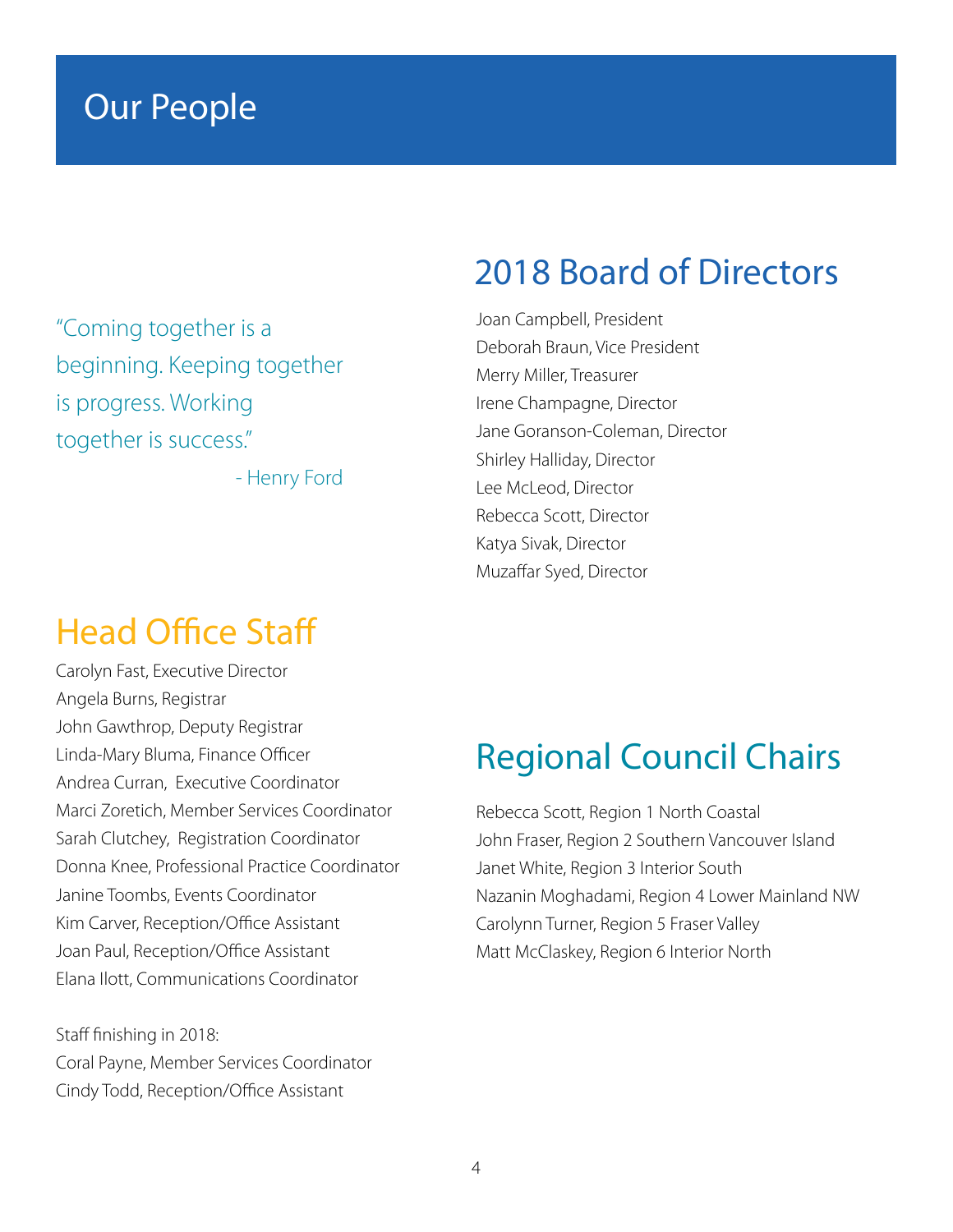### A Year of Change

by Joan Campbell, M.Ed., RCC

aving the initials RCC continues to be a desirable designation for many people in BC who are becoming<br>counsellors or who already work in the counselling profession. Our member numbers have increased to 4,196 in 2018. Having this many Association members also requires an increase in the support offered by our Head Office which has correspondingly grown with two additional staff.

The Watson Report that we funded and received in 2015 pointed out several ways that we could modernize our internal governance structures. To that end, we have worked hard to bring into being those suggestions. 2018 saw our Delegate Council, our mechanism for enacting and changing our bylaws, retired and the Board of Directors given that responsibility. BCACC's Delegate Council came together twice, once in March and for the last time in June to support and vote for the changes outlined in the *Strengthening Our Foundations*  document and to approve in principle the bylaws which had been streamlined and updated. Saying goodbye to many people who had served as members of the Delegate Council, some for many years, and representing all six regions of our province was an emotional and heartwarming experience. Our new governance structure now includes a policy-making Board of Directors and an Advisory Council whose mandate provides regional representation and an additional way to give input and feedback to the Board.

Our Association is the largest member represented at the FACTBC table and this year, with the change in government and the opioid/mental health crisis that has impacted so many people and so many communities, we are finally able to see some progress in our twenty-plus year attempt to have counselling in BC regulated through a college. FACTBC President, Glen Grigg, has been in conversation with those in government designated to represent Minister Darcy, of the Ministry of Mental Health and Addictions, and has felt some optimism about the possibility we could see regulation happen. The *Cayton Report, An Inquiry into the Performance of the College of Dental Surgeons of British Columbia and the Health Professions Act*, to be released in May of 2019, may put some hesitation to that optimism but there is acknowledgement of the need to regulate counsellors with the mechanism yet to be decided.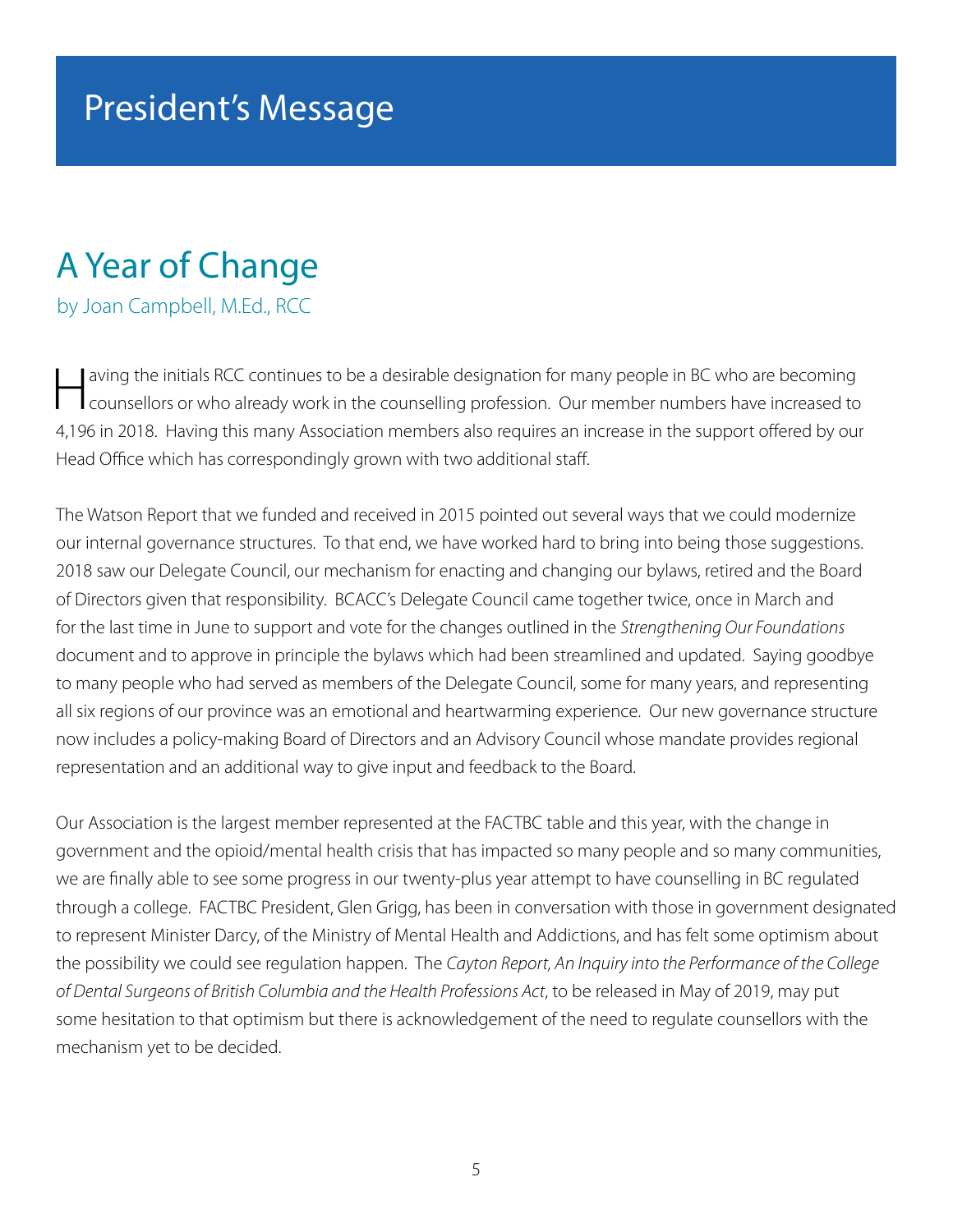### President's Message

### A Year of Growth

#### Continued

BCACC continues to be a vital and amazing organization with dedicated staff, many willing members volunteering their time, energy and ideas and a future that is beyond our wildest imagining. I thank you for the honor of serving you and will continue to do so to the very best of my ability.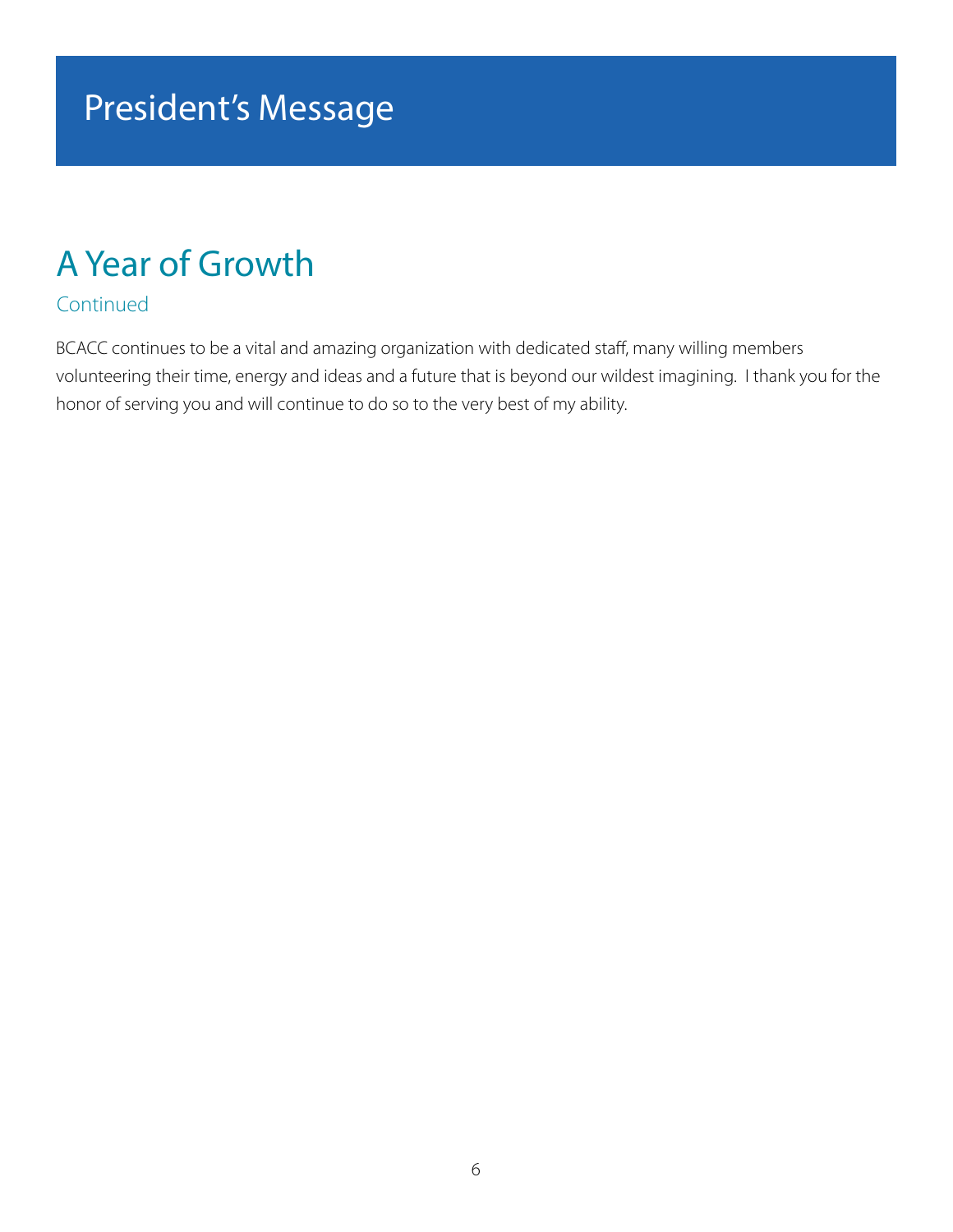### Executive Director

### Change In Motion

by Carolyn Fast, M.A.C.D.

As I contemplated writing another annual report message, I started by looking for a quote that might capture<br>
the issues, challenges and successes of the past year. It was very hard to find one statement that worked, so I've chosen three! These three quotes provide a framework for the work of BCACC in 2018.

### *Do your little bit of good where you are; it's those little bits of good put together that overwhelm*  **the world.** The world is a set of the world of the world. The world is a set of the best of the Desmond Tutu, theologian and human rights activist

The successes of any organization always begin with the people. BCACC is fortunate to have many wonderful members, staff, and volunteers and each one contributes to the sustaining, growing and succeeding of the Association. 2018 was no exception as many served to implement our new governance model, joined new committees and task forces, accommodated new methods of communicating and working together and set new directions. All this growth has been forged by people. With thanks, we value each gift of time and energy.

#### *Every attempt to reach new milestones holds opportunities for us to learn, adjust and progress.*

#### - Jim Bridenstine, NASA administrator, after Israel's Beresheet spacecraft crashed on the moon

2018 saw new goals and innovations - and fortunately no moon crashes! Improved technological support for the membership (and staff at Head Office) happened with the change to MPower, our new client information management system. The system is built and supported in Canada, providing safe and secure storage of members' personal information. While the change was challenging, and afforded many opportunities to learn new things, we are on our way to more effective management of information, privacy and security for the Association.

The Member Services and Ethics Committees have been actively engaged in new initiatives. Notable accomplishments include development of a health benefits plan for members, engagement with ICBC to ensure BCACC members were part of planning for the significant changes to minor injury coverage to be established in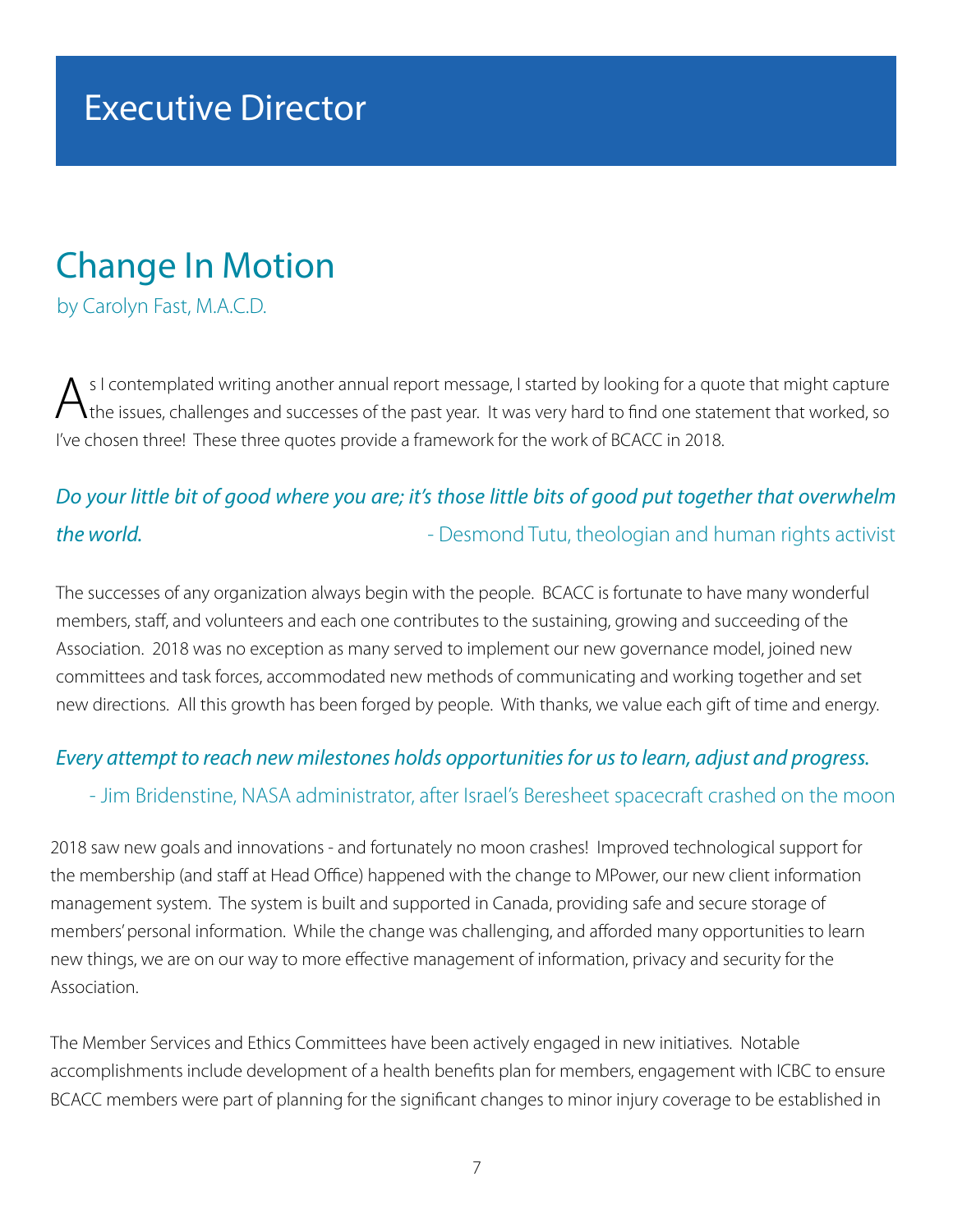### Executive Director's Report

Continued

2019. This helped to ensure that counselling support will continue to play a major role in recovery. Other activities include early development work on a new approach to clinical supervision for the Association and an ethics mentoring and support program for the membership, as well as starting review of our standards and guidelines. All these programs and projects are expected to develop through 2019, with implementation late next year or early 2020. Finally, first steps were taken to plan for a major conference in Richmond in late 2019.

All other teams – Regulatory, Communications, Administration, and Finance – work behind the scenes to provide support to members. For the first time, training for new Regional Council Chairs and the new Advisory Council was held in Victoria. Processes to refine and improve events co-ordination between regional volunteers and Head Office also took place. These small innovations occur throughout the year to make services at Head Office more accessible.

Another area of focus was our continued work with FACTBC, with some success achieved in forging new relationships with the Ministry of Mental Health and Addictions. Thanks to members, Glen Grigg and Joan Campbell, for representing BCACC to advance the cause of regulation of counselling. This is one area where achievement is not instant and perhaps the quote heading up this section is how we must measure the path to success.

#### *To achieve great things, two things are needed: a plan and not quite enough time.*

#### - Leonard Bernstein, composer

I am always amazed at how much work our staff gets done and the Bernstein quote captures it all! Our 12 full and part-time staff work collaboratively with dedication, commitment, considering new ways to do things, with good humour and all in the context of time and resource pressures. We focus on quality service to members and the public, as well as working effectively as a team. We said goodbye and thanks to two staff last year, Cindy Todd and Coral Payne. We welcomed Joan Paul to our Front Desk Administrative Support and Elana Ilott to our Communications Team. Thank you to each staff person who continues to serve BCACC so well.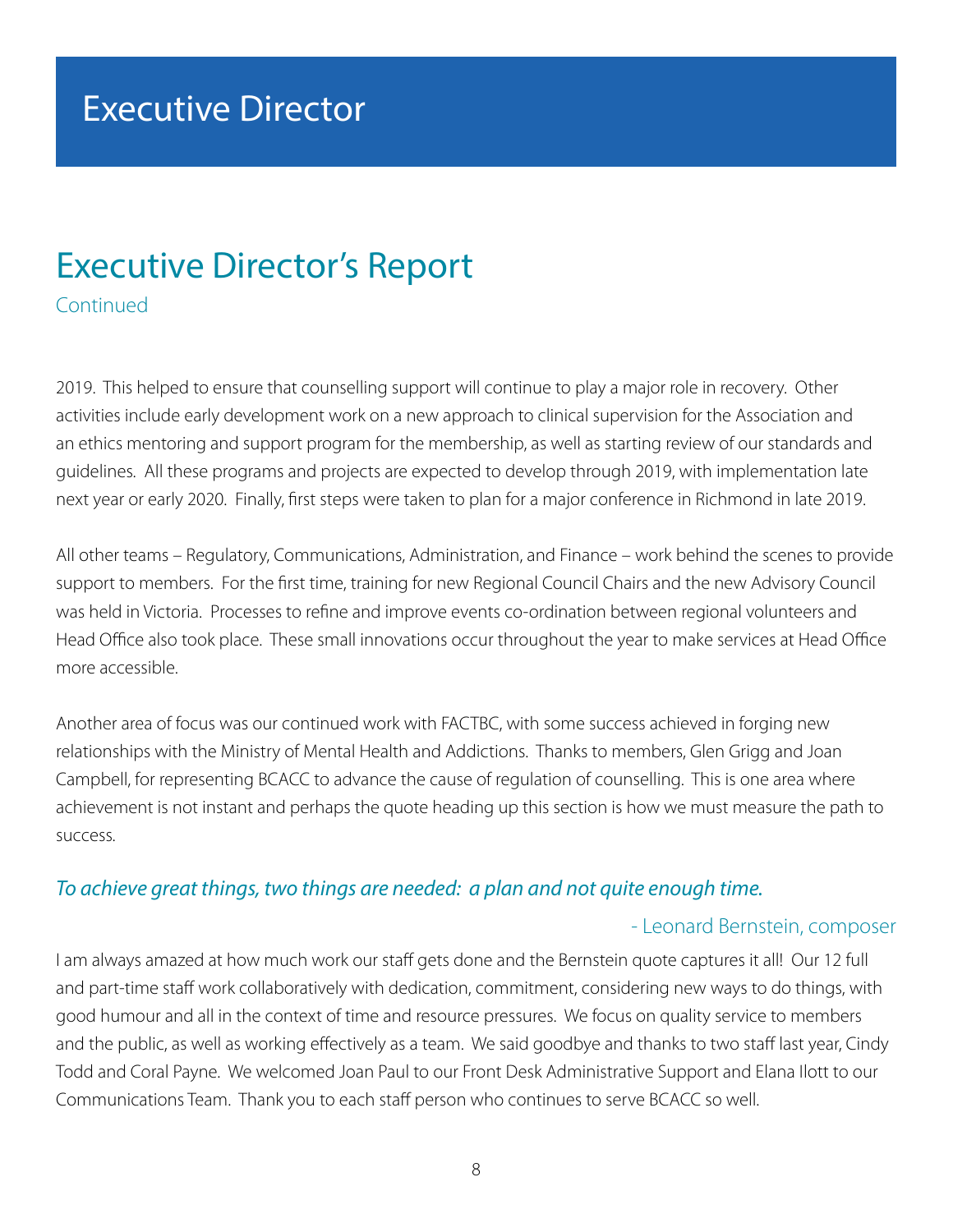### Executive Director

### Executive Director's Report

Continued

Special thanks to Angela Burns, Registrar, for her ongoing support and wisdom.

While not staff, two long-time service providers who retired from their jobs in 2018 deserve recognition. Brad Ackles, VP at Mitchell and Abbott and George Bryce, BCACC counsel, have both been dedicated, accessible and resourceful advocates and contributors to the work of BCACC. We wished them well with gifts and acknowledgements as they each begin a new phase of life.

2019 will bring new work, new challenges and new opportunities to serve. That service happens at BCACC, but also in what you as counsellors do each day with your clients, your agencies, your communities. We are proud to be your partners in providing mental health and wellness services in BC!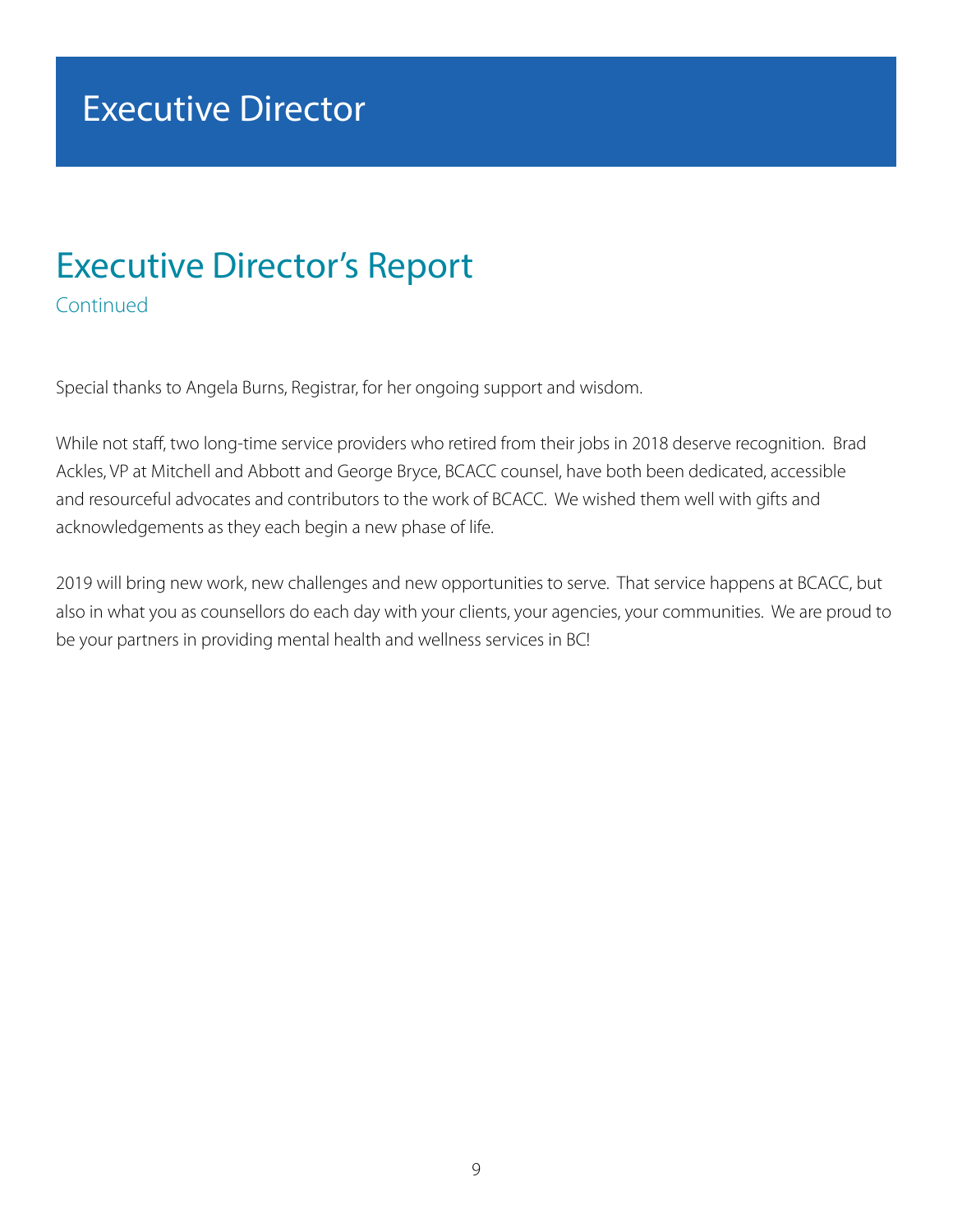### Governance Committee Report

by Merry Miller, Ph.D., RCC, Chair

T he Governance Committee under the new governance model, is a committee of the Board whose purpose is to ensure that the Board of Directors governs the Association effectively through two key functions: the nominations process and Board development. In 2018, the Governance Committee was formed and terms of reference were established.

The Committee, through its Nominations Task Group, conducts an annual recruitment and screening process to recommend strong member candidates for the Board of Directors. It also oversees and assists with other calls for nominations for committees, task forces and Advisory Council. The Task Group's process will include surveying the need for various skill sets, diversity, experience, and regional representation, overseeing the call for nominations among the membership and ensuring that elections comply with bylaws and legal requirements. As is possible, the Task Group will match the recruits with the needs of the Board. If candidates lack skills, then the Task Group can prepare to train for those skills once nominees are in their roles on the Board. Each year a slate will be approved at the Annual General Meeting. In 2018, the Nominations Task Group began working on a major review and revision of the nominations documentation and processes in anticipation of a call for nominations for board directors in early 2019.

The second role of the Committee, board development, will involve orientation of new board members, annual evaluations of board performance, developing priorities for board training – individually and as a group – and creation of resources that will support the board members in their work. In 2018, the Committee began a project to develop a Board Governance Manual which will be an online resource made up of organizational policies, board policies, resource materials and tools that will give each board member access to information they require in their oversight roles. The manual will be launched in the summer of 2019.

In the fall of 2018, a significant training workshop was presented by Watson Inc., governance consultants, to train and orient new and existing board members in their new policy governance roles. We plan to continue this level of training regularly to help equip board members for their fiduciary responsibilities.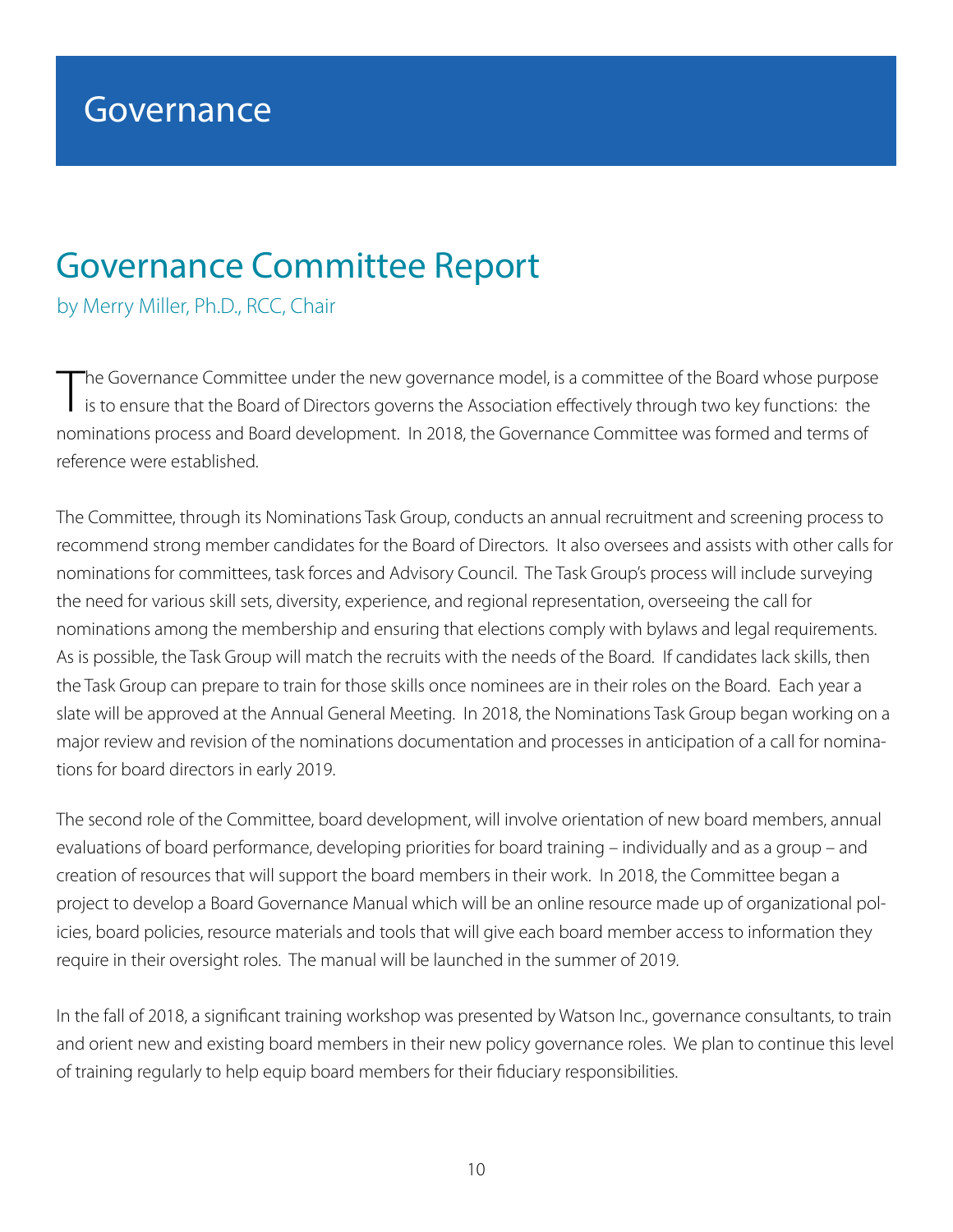### Governance Committee Report

Continued

2018 is a building year for the work of the Governance Committee. We are grateful to the members – Merry Miller, Joan Campbell, Deb Braun, Lida Izadi, and Shirley Halliday – for their diligent work in this first year. Carolyn Fast, Executive Director, provides staff support to the Committee.

#### Thank You to Our Governance Committee

Gratitude is expressed to our committee members for their ongoing energy and commitment.

Lida Izadi Region 4 Shirley Halliday Region 4

Merry Miller, Chair Region 3 Joan Campbell Region 1

Executive Director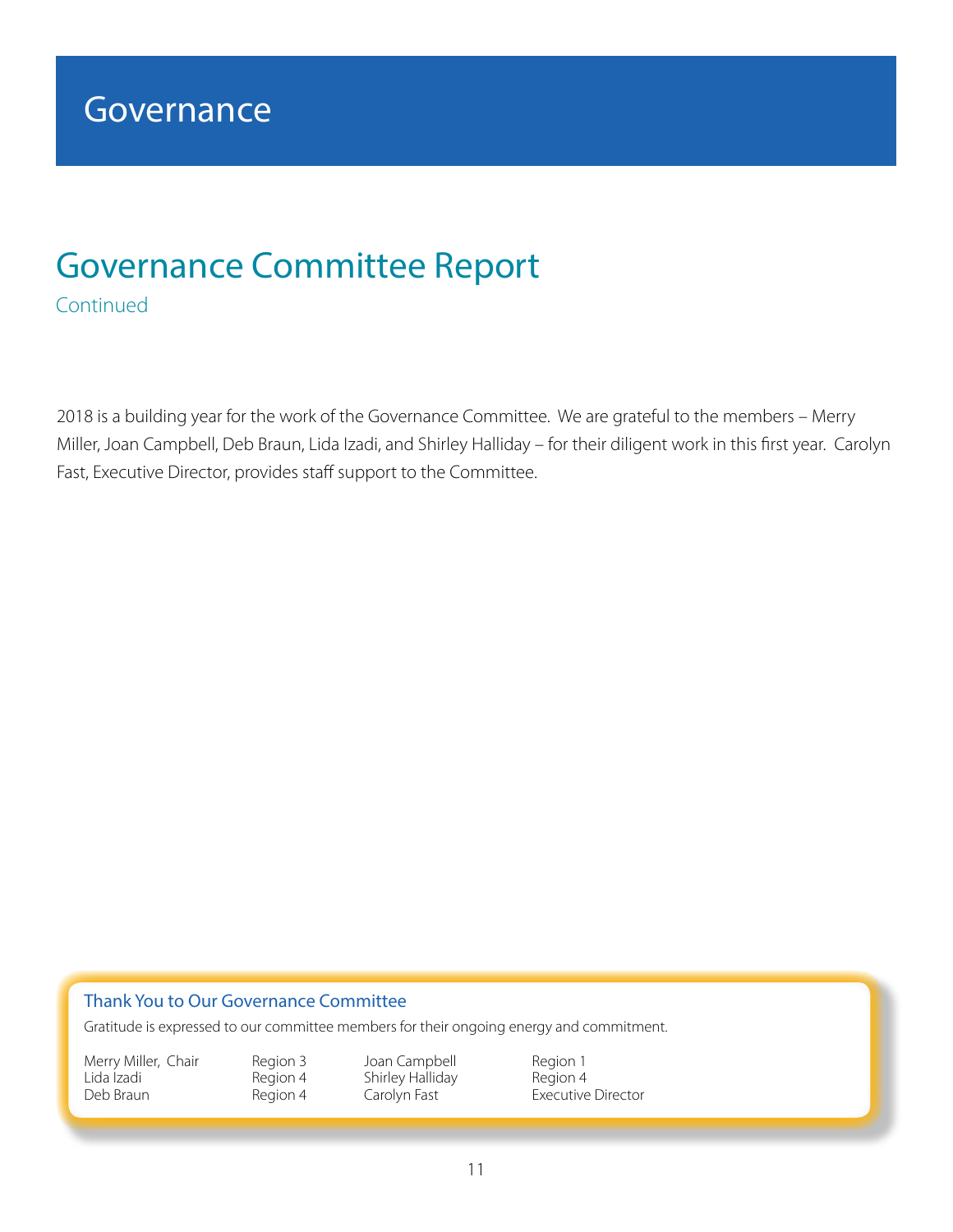### Member Services Committee Report

by Lida Izadi, M.A., RCC, Chair

The Member Services Committee had a change of staff person in 2018. We bid farewell to Coral Payne and<br>thank her for the work she did to get the committee off the ground and formed. The group was on hiatus he Member Services Committee had a change of staff person in 2018. We bid farewell to Coral Payne and while a new staff person was hired at BCACC Head Office.

Marci Zoretich transitioned from Communications Coordinator to the Member Services Coordinator in October 2018 and the Committee met the same month. The Member Services Committee was briefed on initiatives that BCACC Head Office and other committees had been working on that included updates to the way we collect gender information from members and advocacy work with ICBC during their restructuring process. The Committee also reviewed the new member portal on the BCACC website and advised on additions to formatting and content that would be of use to members.

Work on the November 2019 conference, *Wired Together: Self, Science, Society*, began in earnest. The Conference Committee has brought together great ideas for a theme that will resonate with counsellors and serve to inform practice while shining a light on the talented individuals who carry the RCC designation.

The Member Services Committee is also engaged in looking at the services that BCACC brings to the membership and has identified areas of interest that include:

- Livestreaming / video recording of BCACC events
- Creation of safe and robust online Communities of Practice that allow RCCs to connect with each other
- Advocacy opportunities with service providers EAPs

In October 2018, BCACC was proud to release a Health and Benefits plan specifically for Registered Clinical Counsellors. This plan was crafted in response to a survey sent to the membership in April 2018 that identified counsellors' needs. The plan is comprehensive and allows counsellors to add additional components to a robust paramedical lineup that includes dental, loss of income, critical Illness, and travel insurance.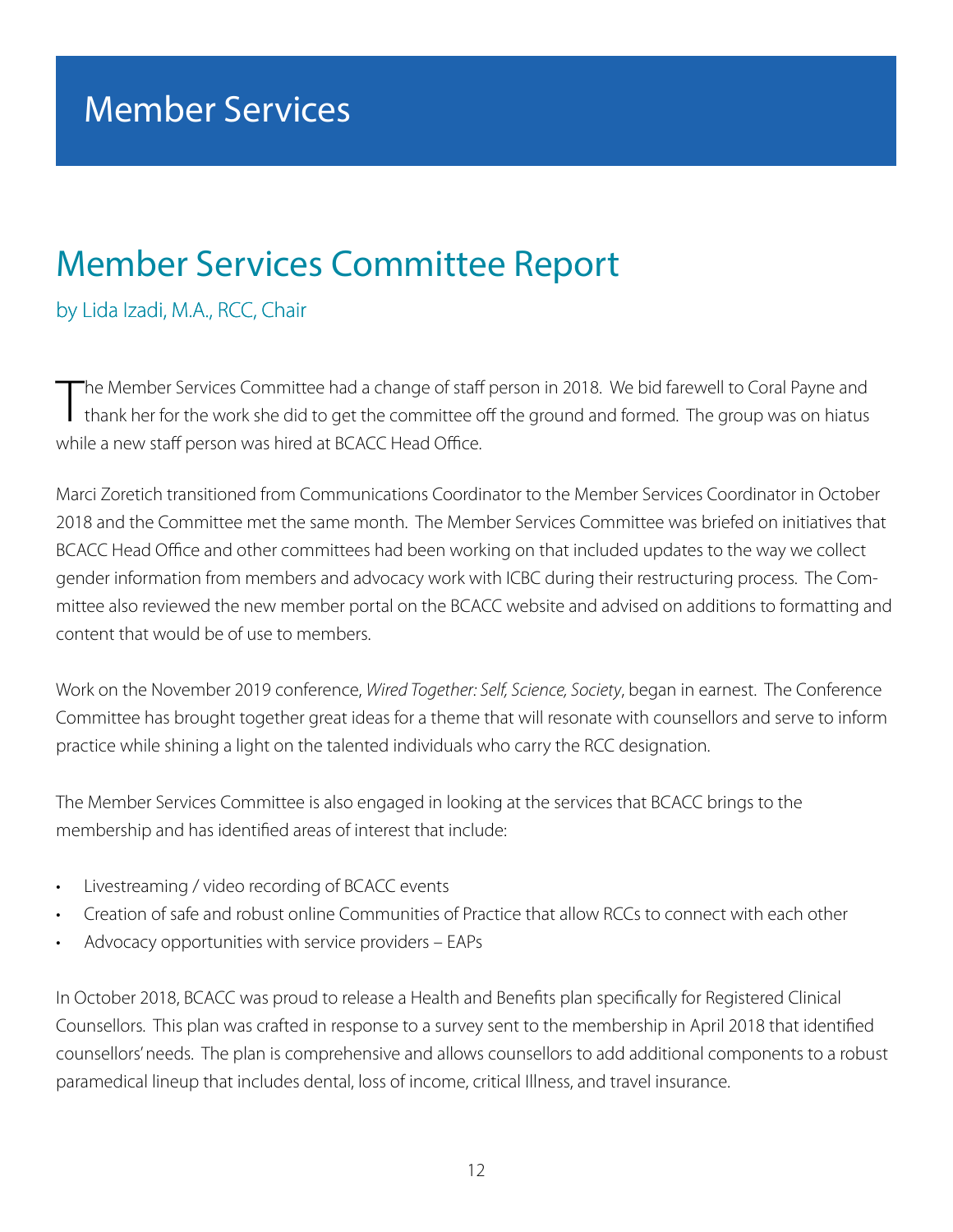### Member Services Committee Report

#### Continued

There is no qualifying medical exam and anyone under 65 can purchase the plan which stays in effect until age 75.

We look forward to continuing to work on initiatives that will enhance the BCACC member experience and hope to see you all at the conference in 2019.

#### Thank You to Our Member Services Committee

Gratitude is expressed to our committee members for their ongoing energy and commitment.

Amber Lowdermilk<br>Carolyn Fast Carolyn Fast **Executive Director**<br>
Marci Zoretich Member Services C

Lida Izadi, Chair Region 4 Faith Leather Region 1 Matt Johnston Region 5 Lori Cliff Region 4 Elana Sures Region 4 Erin Laird Region 2 Member Services Coordinator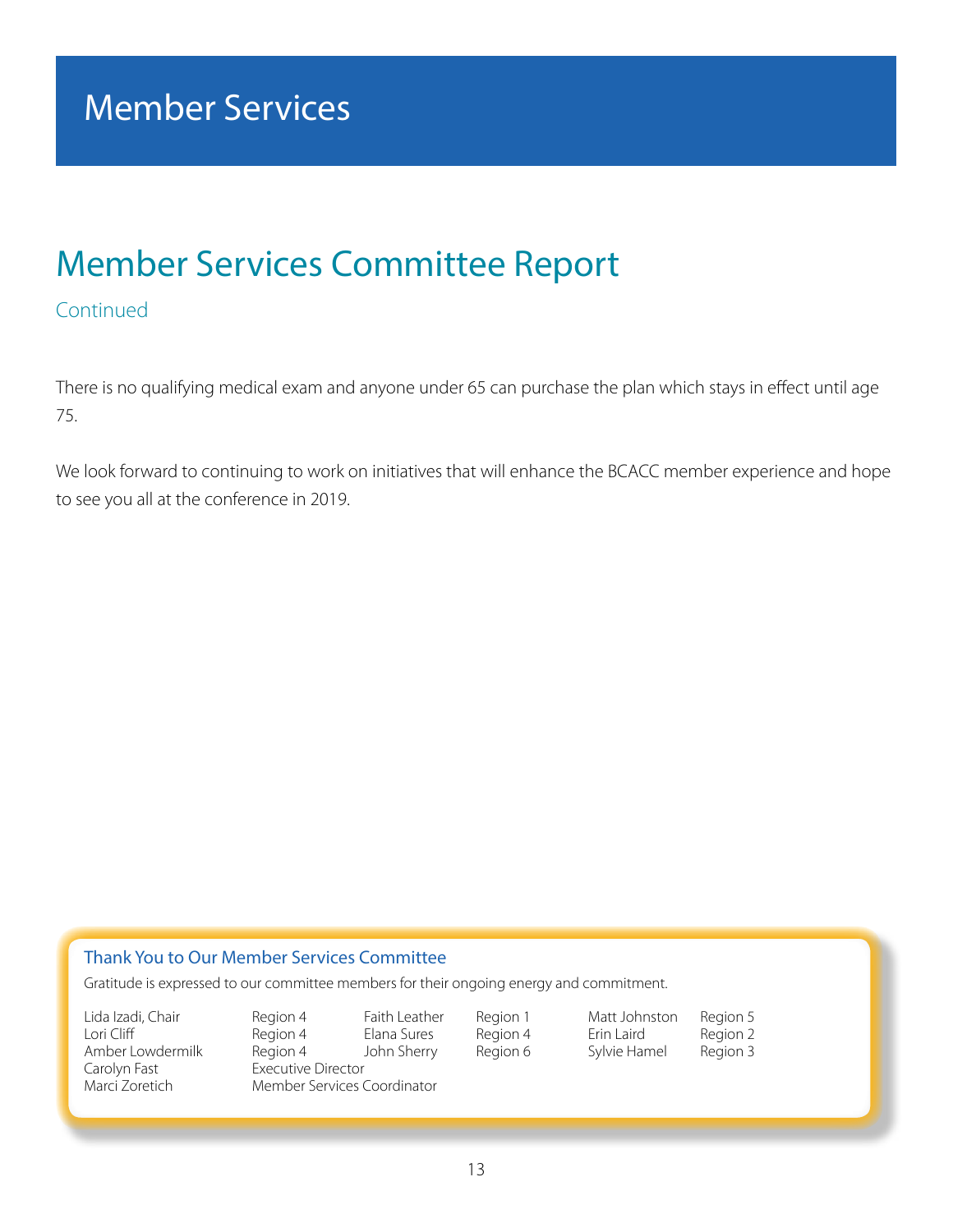### Advisory Council Report

by Matt McClaskey, M.Ed., RCC, Chair

As part of the new organizational structure outlined in our *Strengthening Our Foundations* project, the Advisory<br>Council replaced the Delegate Council in 2018. This group serves to provide input and feedback to the Board from the membership. As a channel for member voices, this group watches for emerging issues and opportunities that may be significant for Association leadership.

The Advisory Council is comprised of the Regional Council Chairs and one other member from each region. It held its inaugural meeting on September 30, 2018 in Victoria.

The purpose of this first meeting was to get organized for the year's work ahead. The group was excited to meet and came with good questions about the role of the Council. Initial discussion on emerging issues covered a range of topics, including student engagement; providing professional development opportunities by live stream or recordings, advocacy with insurance companies, EAPs, governments; review of the member insurance package; communications around implementation of the new Strengthening model; and competencies for working with minority and vulnerable groups.

The group identified a need to elect an Advisory Council Chair and Vice-Chair and after an internal election, I was elected Chair and Miki Flynn, 2nd Seat from Region 1 was elected Vice-Chair.

The Advisory Council members were provided with a survey to identify the importance of issues that had been flagged for consideration as well as options for a meeting schedule. It's proven difficult to try and find a time that is mutually agreeable for our busy volunteers. The group is looking at a couple of in-person meetings a year, including one with the Board of Directors, and a teleconference meeting to update on the work of all BCACC committees.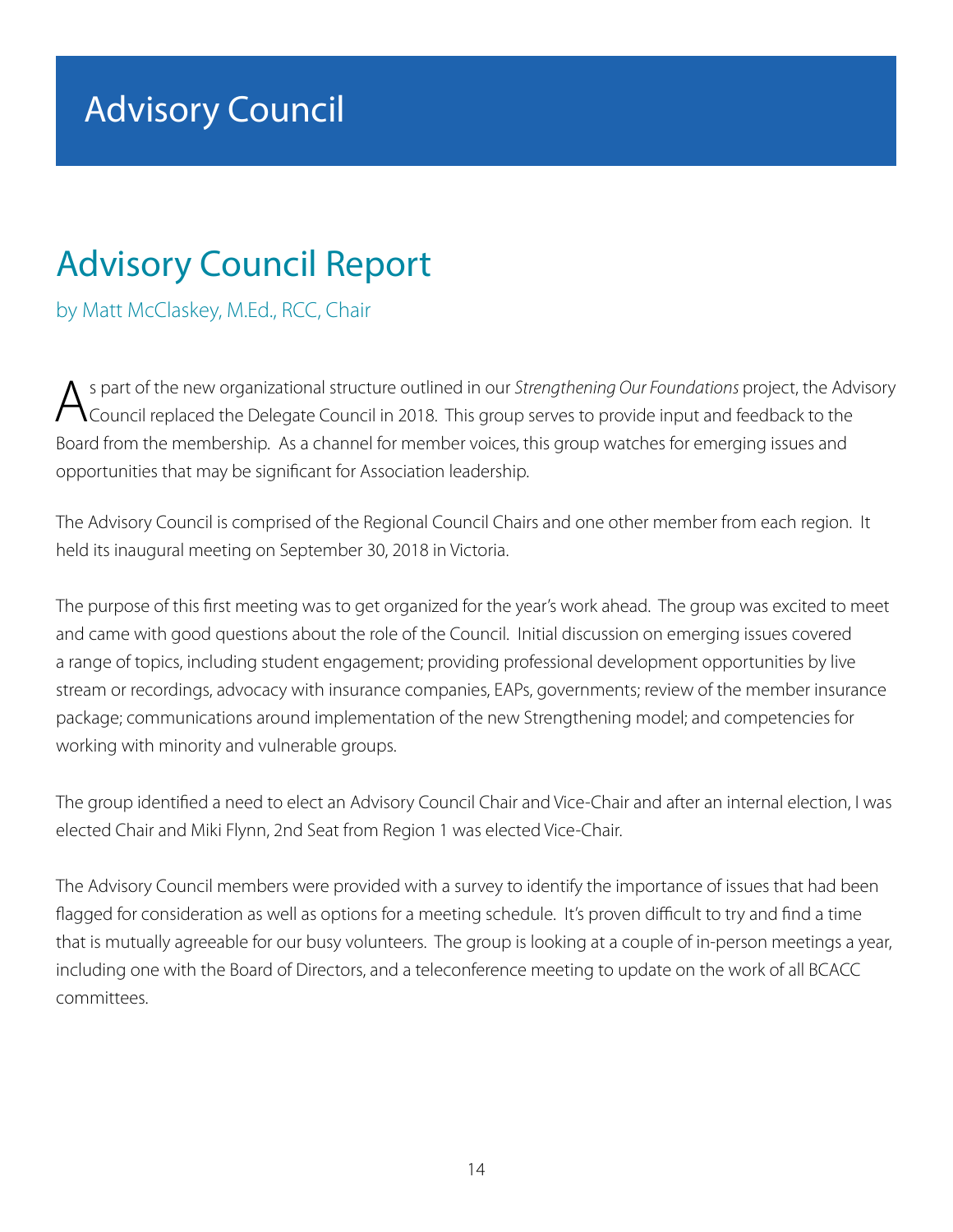### Advisory Committee Report

#### **Continued**

We look forward to moving into functional work in 2019 and encourage the membership to contact their Regional Council Chairs if they identify trends in counselling they think should be considered or addressed by the Association.

#### Thank You to Our Advisory Council

Gratitude is expressed to our council members for their ongoing energy and commitment.

Matt McClaskey, Chair of Advisory Council **Region 6** Miki Flynn, Vice-Chair of Advisory Council Region 1 Rebecca Scott, Regional Council Chair **Region 1** John Fraser, Regional Council Chair Region 2<br>1 Region 2 Janet White, Regional Council Chair Region 3 Shahin Jones, 2nd Seat **Region 2 Shahin Jones, 2nd Seat All Accord 2** Janet White, Regional Council Chair Region 3<br>4 Region 3 Nazanin Moghadami, Regional Council Chair Region 4 Jerry Arthur-Wong, 2nd Seat **Region 4 Carolynn Turner, Regional Council Chair** Region 5<br>Gerry Bock, 2nd Seat Region 6 Region 5 Catherine Cloutier, 2nd Seat Region 6 Gerry Bock, 2nd Seat **Region 5** Catherine Cloutier, 2nd Seat Kelsey Grimm, 2nd Seat Region 6

Region 3 Nazanin Moghadami, Regional Council Chair<br>Region 4 Carolynn Turner, Regional Council Chair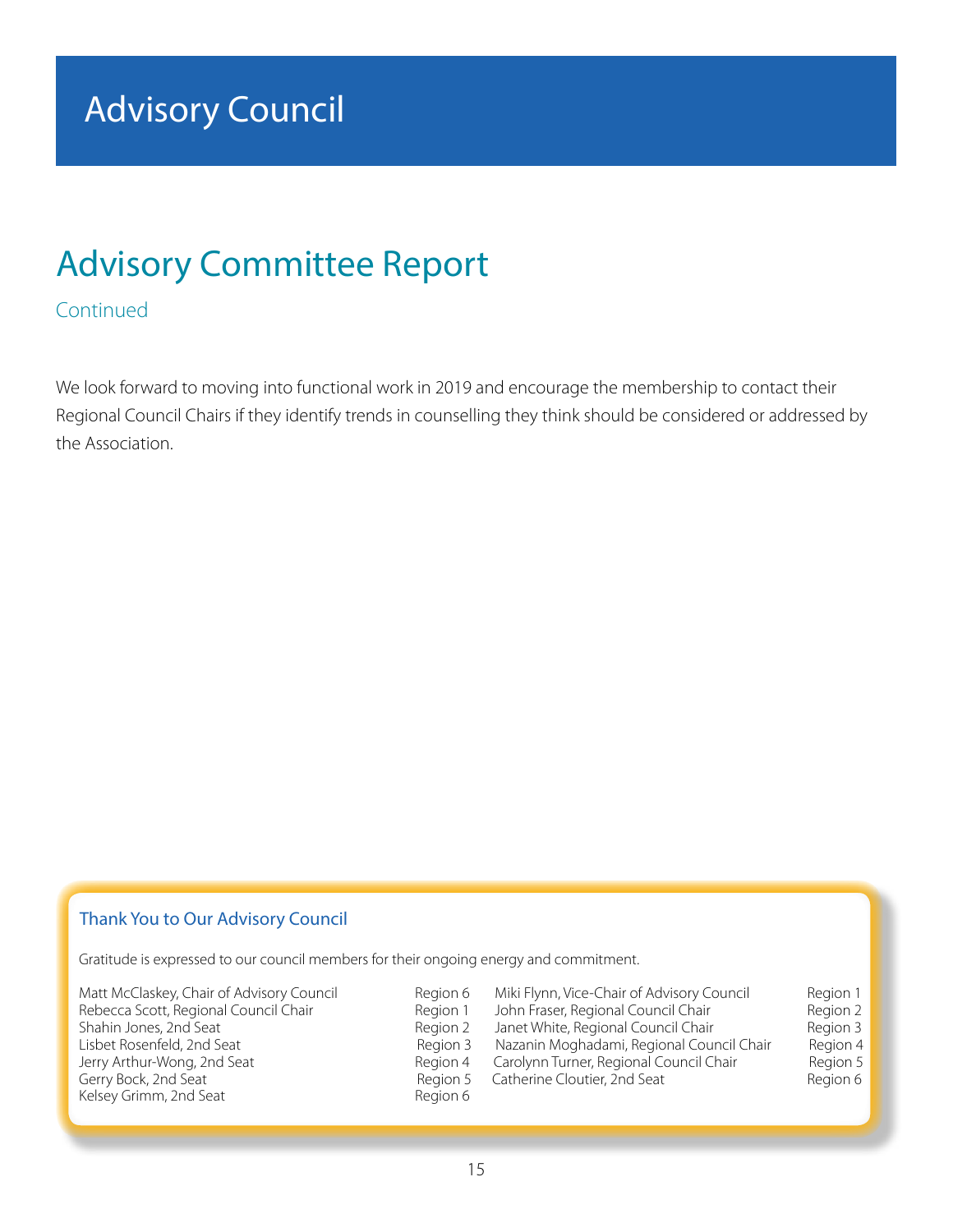### Ethics and Standards Committee Report

by Julie Chadwick, M.Sc., RCC, Chair

*Our thanks to Shenaz Shahban who stepped down as Chair of Ethics in February 2018*

T he Ethics Committee had a busy year in 2018 that saw our committee of three grow to a committee of six, supported by BCACC Head Office Staff, Marci Zoretich, Member Services Coordinator and Carolyn Fast, Executive Director. We are happy to have Dr. Ellie Bolgar, Heather Pattison and Sarah Patrick join us and appreciate the time they are giving to this important work.

Our focused committee is now oriented to the work at hand and met six times in 2018. Our work is driven by the comprehensive working plan that we developed in 2017. This plan outlined our work going forward from 2018 – 2020. Based on this plan, we have been busy crafting a preliminary framework for an ethics support program for the BCACC membership which we hope to see come to fruition by 2020.

The work of the committee also involved revising a Standard of Practice around Dual Relationships on recommendations from the Board of Directors. This standard will be released to the membership in 2019. As well, the committee had all the BCACC Standards of Practice reviewed by legal counsel and identified which ones needed to be updated.

Updating these standards is a large undertaking and will represent the bulk of the Committee's work going forward into 2019 - 2020.

We are grateful to our group of committed volunteers and the hard work they are doing.

#### Thank You to Our Ethics and Standards Committee Gratitude is expressed to our committee members for their ongoing energy and commitment. Julie Chadwick, Chair Region 4 Dr. Liz Zed Region 1 Dr. Ellie Bolgar Region 5 Lurline Raposo Region 1 Sarah Patrick Region 5 Heather Pattison Region 3 Marci Zoretich Member Services Coordinator Carolyn Fast Executive Director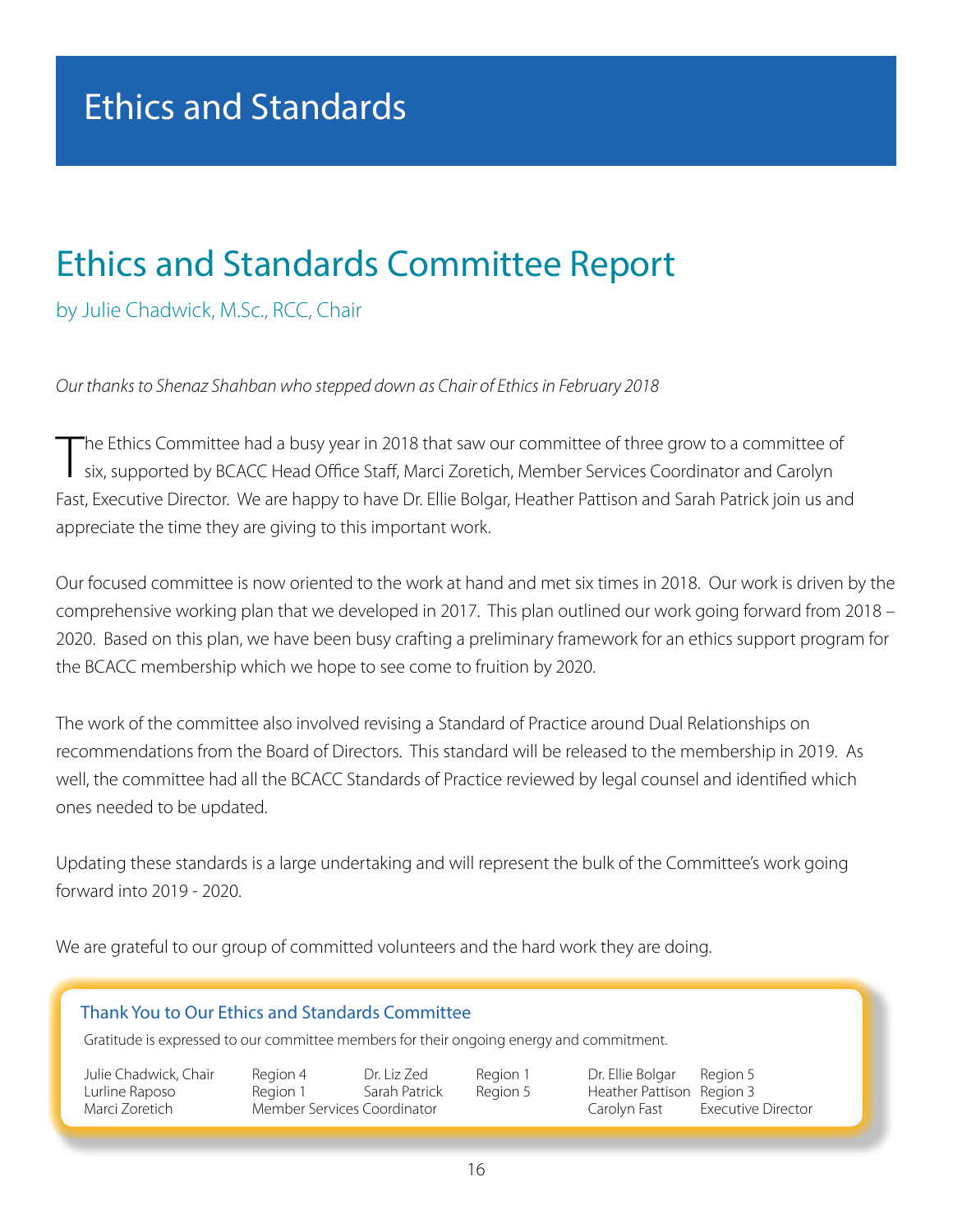### Continuing Competency Committee Report

by Mary Dolen, RCC, Chair

*Our thanks to Merry Miller who resigned as Chair of the Continuing Competency Committee in November 2018*

In 2018, the Continuing Competency Committee gave their full atten<br>Continuing Competency Program for an anticipated launch in 2019. In 2018, the Continuing Competency Committee gave their full attention to the details that would ready the

One of the most critical pieces that needed to be completed was the creation of the program platform in MPower with user-friendly access to it. We were so pleased to have the talents of staff member, Andrea Curran, to facilitate the technological details required for the program. The Committee was able to test the system in October 2018 and was very satisfied with the results.

In our excitement to see the program launched in the 2019 year, we had not considered the volume of administrative work required to manage, implement and oversee such an initiative. There was also the question of whether the program would be mandatory or voluntary and whether the by-laws allowed for a mandatory program. This question was thus referred to the Board for further discussion at their meeting in January 2019.

At the end of 2018, a specific launch date had not yet been set. The committee will continue to work with Head Office staff as they format and create a final program that embraces BCACC's brand and policy guidelines. We can hardly wait!

2018 is the first year that our committee has worked so closely with Head Office staff and, for me as a new chairperson, it has been a little steeper than expected learning curve. It is so refreshing to have Andrea Curran attached to our committee as she is very competent and efficient in her job. And, understanding that Head Office staff is available to help with all communications is such a welcome support to the committee. Thank you to Carolyn Fast, Andrea Curran and Marci Zoretich for all their input. We look forward to also working with Elana Ilott in 2019.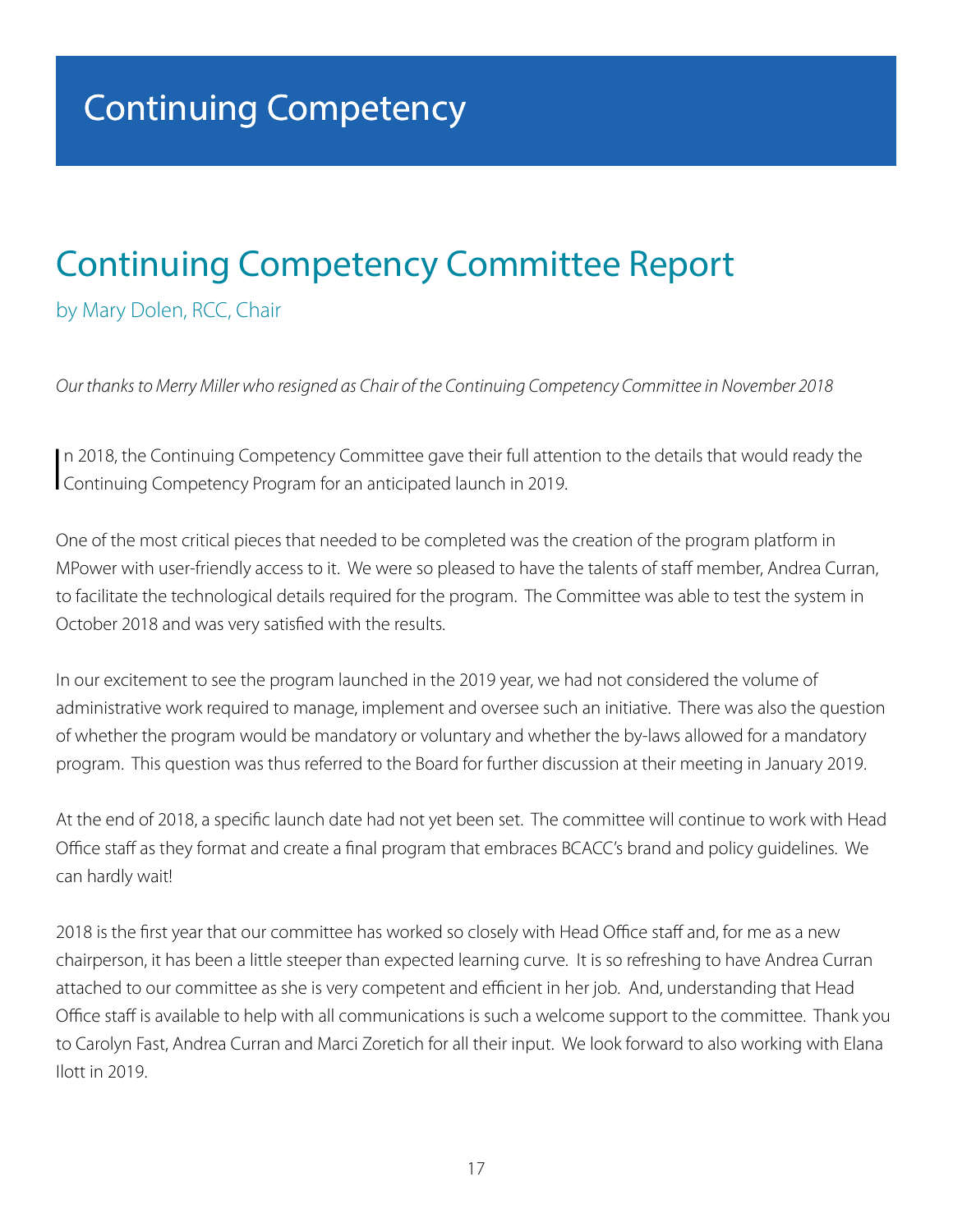### Continuing Competency

#### Thank You to Our Continuing Competency Committee

Gratitude is expressed to our committee members for their ongoing energy and commitment.

Mary Dolen , Chair **Example 2** Region 1 Merry Miller **Region 3**<br>
Region 3 Muzaffar Syed Region 4 Suman Jaswal **Region 5** 

Muzaffar Syed

"The pessimist sees difficulty in every opportunity. The optimist sees opportunity in every difficulty." - Winston Churchill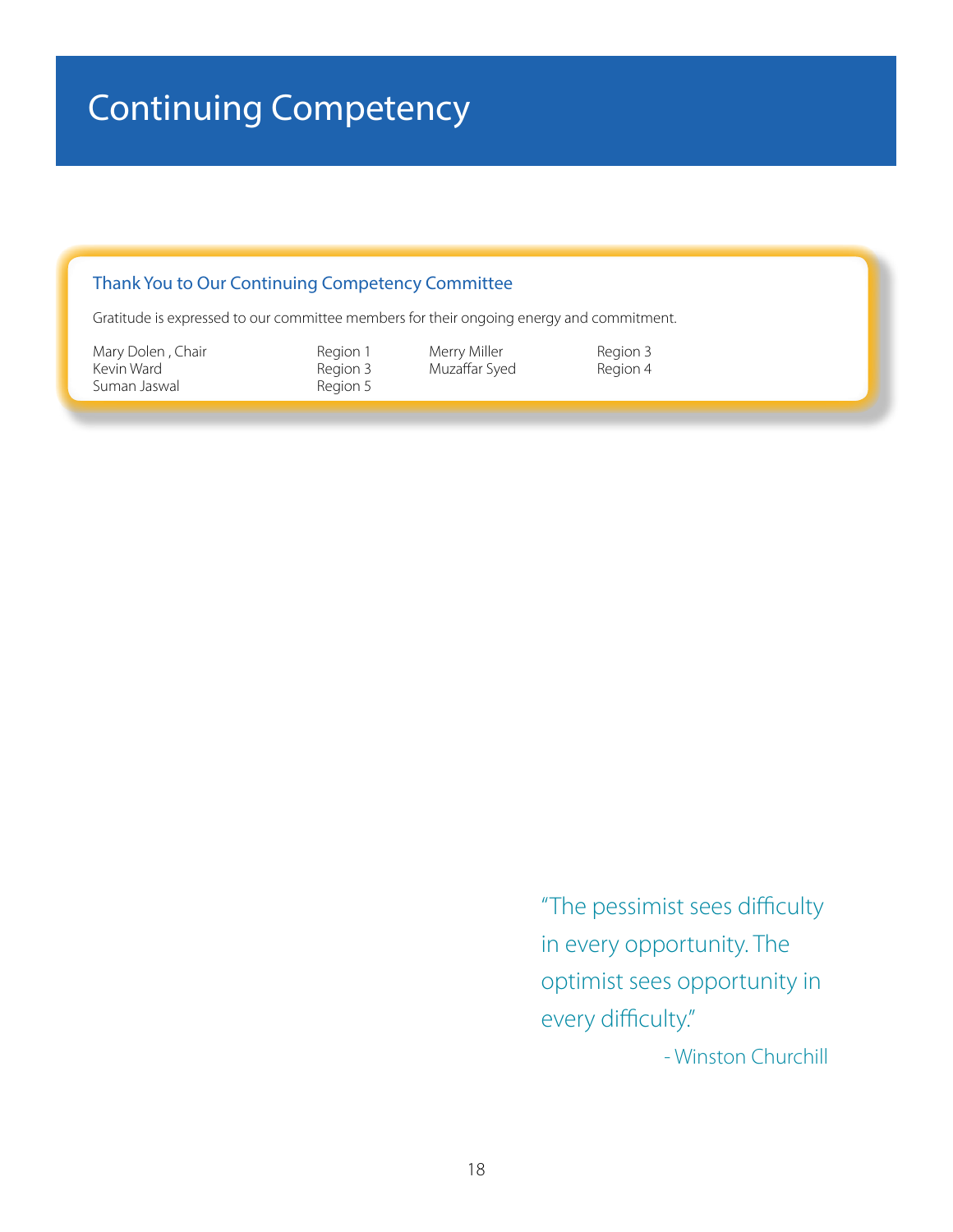### Finances

### Treasurer's Report

by Merry Miller, RCC, Treasurer and Chair

We are pleased to present the financial report for the 2018 fiscal year. The Finance and Audit Committee, together with the Executive Director and Finance Officer, has delivered comprehensive reporting to the Board this fiscal year. The Board in its fiduciary role provides oversight, and with increased financial expertise building each year among the Board members, insightful and detailed questions inform excellent financial decisionmaking.

This is the third year with our appointed accounting firm, now Baker Tilley Victoria Ltd., who continue to provide superior expertise. Following our first audit in 2016, Baker Tilley recommended conducting an alternate annual review called a Review Engagement. We did conduct a Review Engagement in 2017, but at the advice of the auditor we are returning to full audits each year going forward. As the Association grows in its annual budget and financial complexity, the full audit is warranted to provide the most comprehensive reporting to the membership.

The work of the Finance and Audit Committee includes: overseeing effective budgeting and forecasting practices, monitoring financial policies for spending and investment, and planning for the long-term financial health of the Association. We commit to a stewardship perspective, honouring the valuable funds that our members contribute through annual dues, funds that are committed to member services and regulatory activities that sustain and increase the value of the RCC designation and membership in BCACC. In 2018, one of the largest expenses we incurred was the purchase and implementation of a new, Canadian-built client management database, MPower. This investment is providing better service to members, and more importantly effective, safe storage of personal information in Canada.

We are grateful for the dedication and commitment of our financial staff, Linda-Mary Bluma, Carolyn Fast, and Andrea Curran. Head Office staff also contribute through their accurate processing of the many financial transactions with the membership and their mindful planning and spending.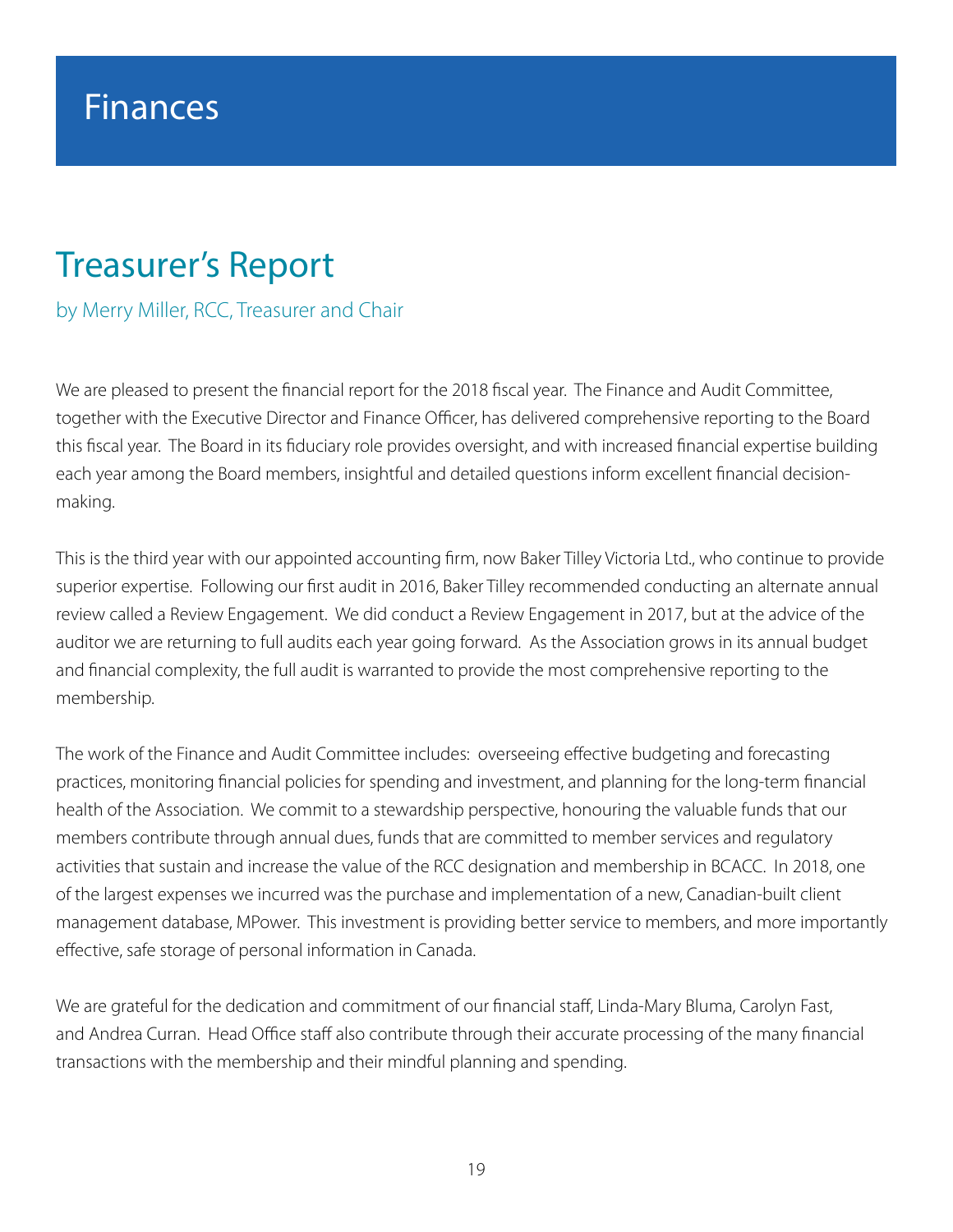### Treasurer's Report

#### Continued

Our Finance and Audit Committee members included Merry Miller, Joan Campbell, and Rebecca Scott, who give significant time and skill to the care of BCACC's finances. We acknowledge with gratitude the volunteer commitment of these members.

The summary of the Audited Financial Statements for Fiscal Year 2018 is presented in this report. Full copies of the statements will be available at the AGM and by request.

We look forward to answering your questions at the AGM.

"If you want to go fast, go alone. If you want to go far, go together."

- African Proverb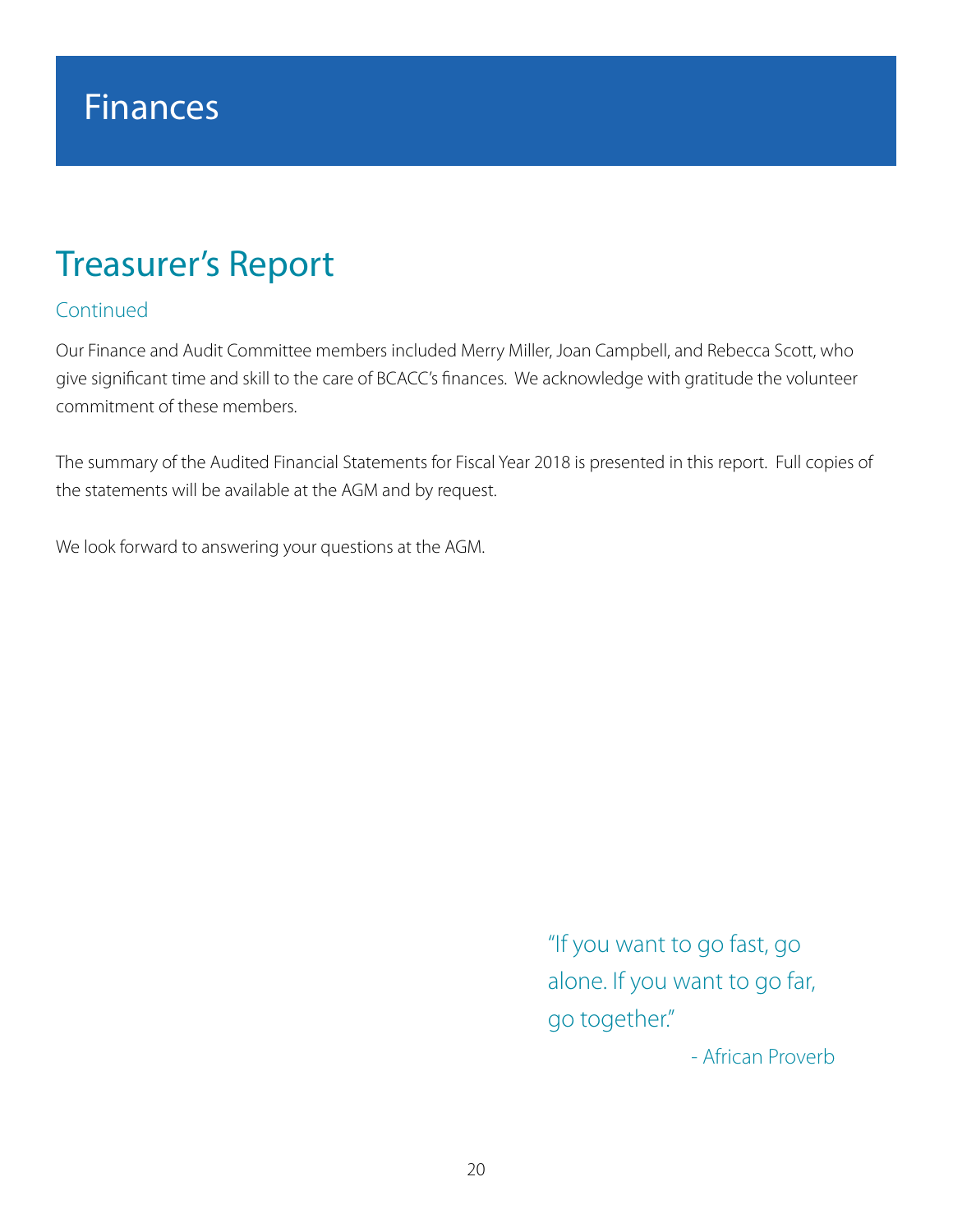### Statement of Financial Position

#### **B.C. ASSOCIATION OF CLINICAL COUNSELLORS STATEMENT OF FINANCIAL POSITION**

|                                                                                                                                                                            | December 31   |                                                                 |                     |                                                          |
|----------------------------------------------------------------------------------------------------------------------------------------------------------------------------|---------------|-----------------------------------------------------------------|---------------------|----------------------------------------------------------|
| <b>ASSETS</b>                                                                                                                                                              |               | 2018                                                            |                     | 2017                                                     |
| <b>CURRENT</b><br>Cash<br><b>Accounts Receivable</b><br><b>Prepaid Expenses</b><br><b>Rent Security Deposit</b>                                                            | \$            | 1,105,553<br>1,115<br>53,902<br>6,382<br>1,166,952              | $\mathbf{1}$        | \$<br>1,176,577<br>1,946<br>99,002<br>6,382<br>1,283,907 |
| <b>OPERATING RESERVE INVESTMENTS</b><br><b>COLLEGE FUND RESERVE INVESTMENTS</b><br><b>CAPITAL RESERVE INVESTMENTS</b>                                                      |               | 279,856<br>252,394<br>97,661                                    | 2                   | 282,493<br>260,104                                       |
| <b>CAPITAL ASSETS (net)</b><br><b>INTANGIBLE ASSETS (net)</b>                                                                                                              | $\sqrt[6]{3}$ | 77,897<br>115,573<br>1,990,333                                  | 3                   | \$<br>90,173<br>36,961<br>1,953,638                      |
| <b>LIABILITIES and FUND BALANCES</b>                                                                                                                                       |               |                                                                 |                     |                                                          |
| <b>CURRENT LIABILITIES</b><br><b>Deferred Revenue</b><br><b>Accounts Payable</b><br><b>Accrued Liabilities</b><br><b>Employee Deductions Payable</b><br><b>GST Payable</b> | \$            | 633,239<br>35,975<br>52,614<br>626<br>22,847                    | 4<br>5              | \$<br>780,924<br>8,577<br>44,083<br>611<br>31,304        |
| <b>FUND BALANCES</b>                                                                                                                                                       |               | 745,301                                                         |                     | 865,499                                                  |
| <b>Operating Fund</b><br>Invested in Capital and Intangible Assets<br><b>Operating Reserve</b><br><b>College Fund Reserve</b><br><b>Capital Reserve</b>                    |               | 421,651<br>193.470<br>279,856<br>252,394<br>97,661<br>1,245,032 | 3<br>$\overline{2}$ | 418,408<br>127,134<br>282,493<br>260,104<br>1,088,139    |
|                                                                                                                                                                            | \$            | 1,990,333                                                       |                     | \$<br>1,953,638                                          |

#### **Key Notes for Changes from 2017**

1 2017 prepaid expenses is greater primarily due to the deposit for new membership software MPower

2 Capital Reserve is new in 2018 - to hold resources to contribute to the purchase or lease of a larger head office space 3 In 2018, BCACC replaced the former membership database with MPower

4 Dues for 2019, received prior to January 1, are considered deferred revenue in 2018. The new MPower database permits members to renew in November/December, but defer their payment to January 1

5 In December 2018 there were some large legal invoices which were not paid until January 2019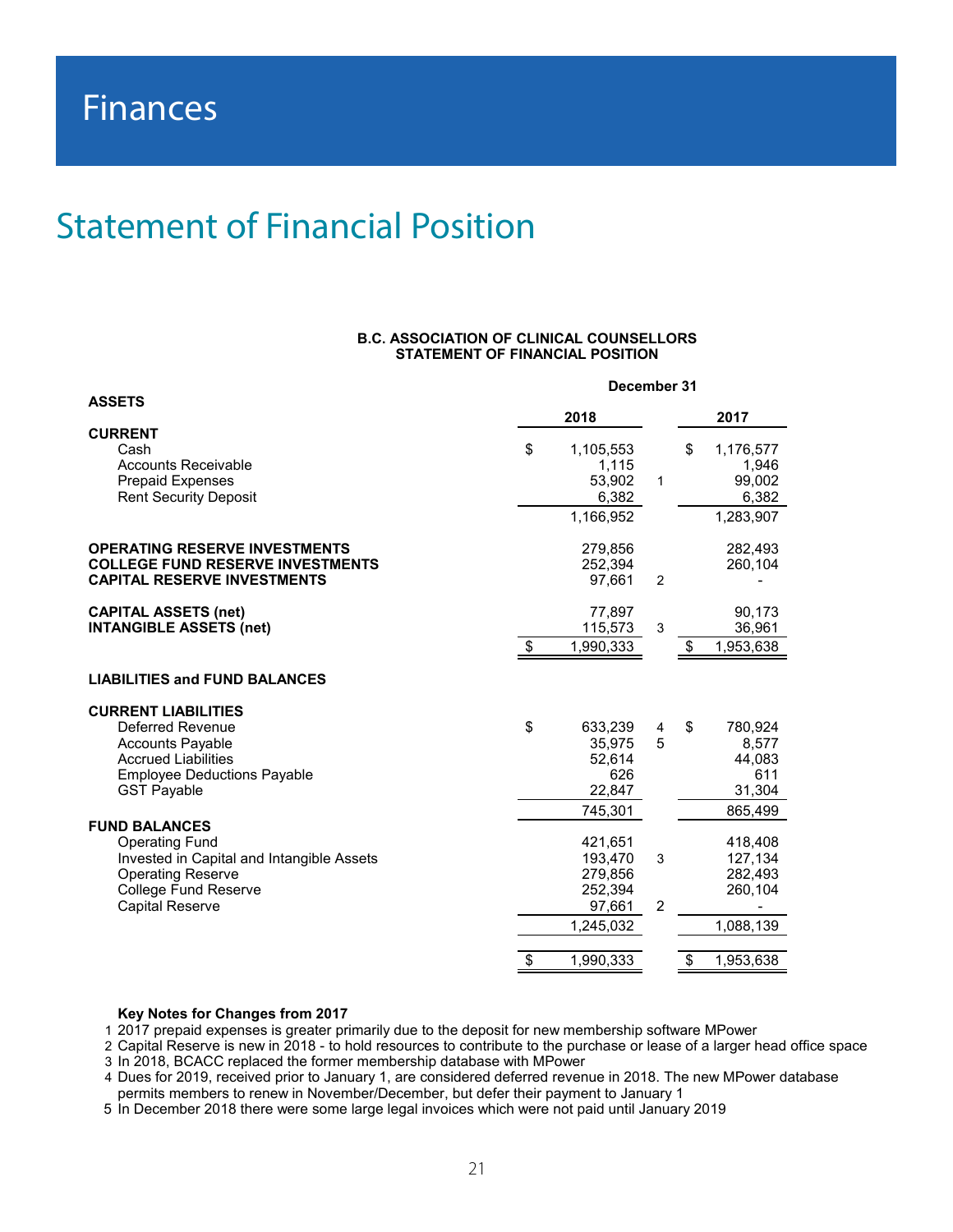### Statement of Revenues and Expenditures

#### **B.C. ASSOCIATION OF CLINICAL COUNSELLORS** STATEMENT OF REVENUES AND EXPENDITURES

|                                                          | Year Ended<br>December 31 |    |    |           |
|----------------------------------------------------------|---------------------------|----|----|-----------|
|                                                          | 2018                      |    |    | 2017      |
| <b>REVENUES</b>                                          |                           |    |    |           |
| Membership Dues                                          | \$<br>1,580,688           | 1. | S  | 1,457,437 |
| Application and Service Fees                             | 100,209                   |    |    | 96,022    |
| Advertising                                              | 24,821                    |    |    | 27,425    |
| Workshops                                                | 56,784                    | 2  |    | 13,451    |
| Other                                                    | 2,423                     | 3  |    | 23,817    |
|                                                          | 1,764,925                 |    |    | 1,618,152 |
| <b>EXPENDITURES</b>                                      |                           |    |    |           |
| Administration                                           | \$<br>307,529             |    | s  | 307,946   |
| <b>Regulatory Services</b>                               | 163,021                   | 4  |    | 122,971   |
| <b>Member Services</b>                                   | 348,865                   | 5  |    | 265,839   |
| Human Resources                                          | 783,442                   | 6  |    | 713,353   |
| Other Expense                                            | 5,175                     |    |    |           |
|                                                          | 1,608,032                 |    |    | 1,410,109 |
| <b>EXCESS (DEFICIENCY) OF REVENUES OVER EXPENDITURES</b> | \$<br>156,893             |    | \$ | 208,043   |
|                                                          |                           |    |    |           |

#### Key Notes for Changes from 2017

1 Membership is growing by approximately 8% a year

2 Primary difference is Region 5 EMDR workshop fees - revenues offset by expenses

3 Investment value is recorded at market value as at December 31 - a slower growth year in 2018

4 Primary difference was professional services for investigations and conduct review

5 Primary differences were one extra Delegate Council meeting, more Member Services committees active, more regional activities, and the EMDR workshop (offset by revenue)

6 Primarily costs for Organizational Structure Review in 2018

7 Accounting writedown of the MemberNation database software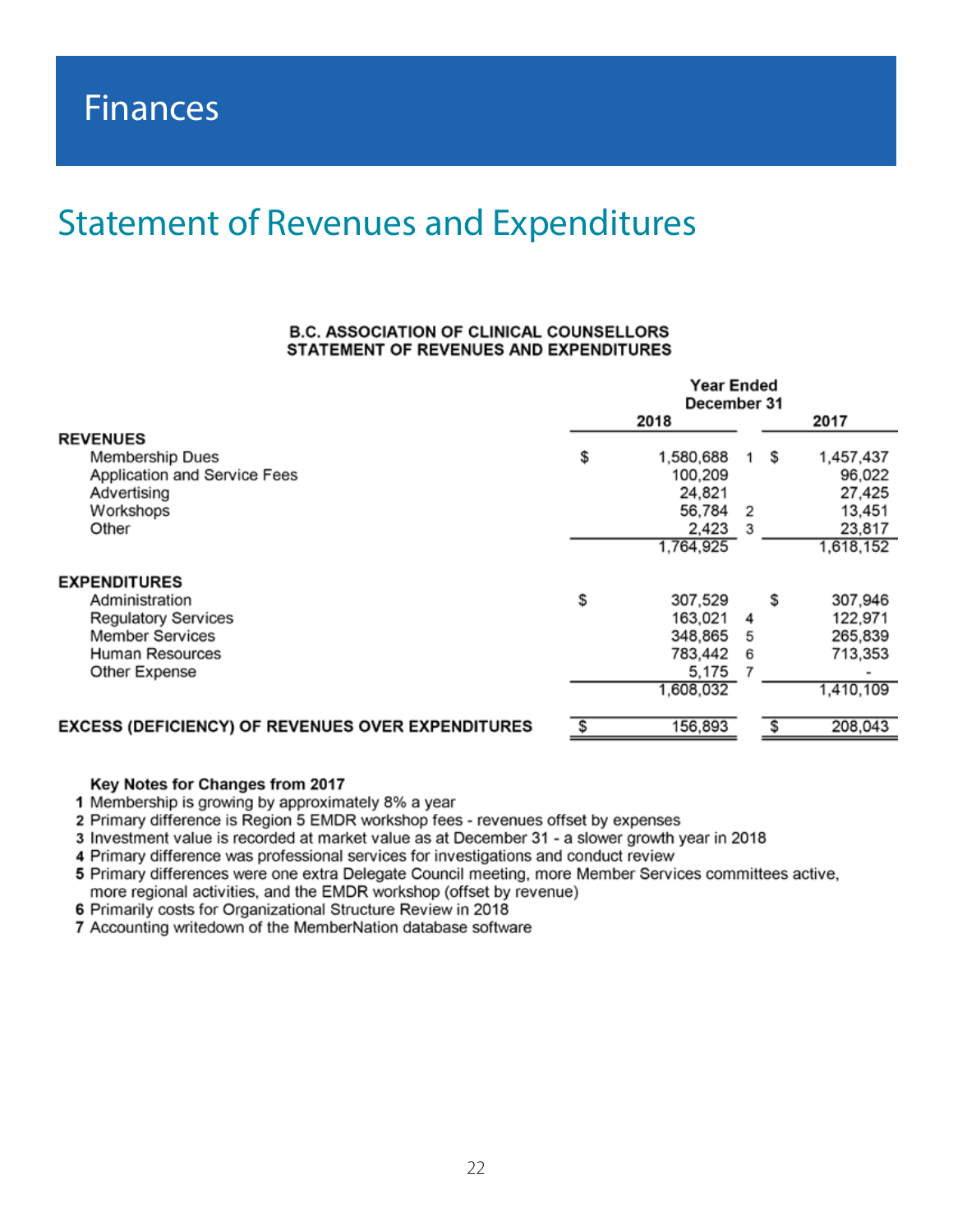### 2018 Revenues and Expenses

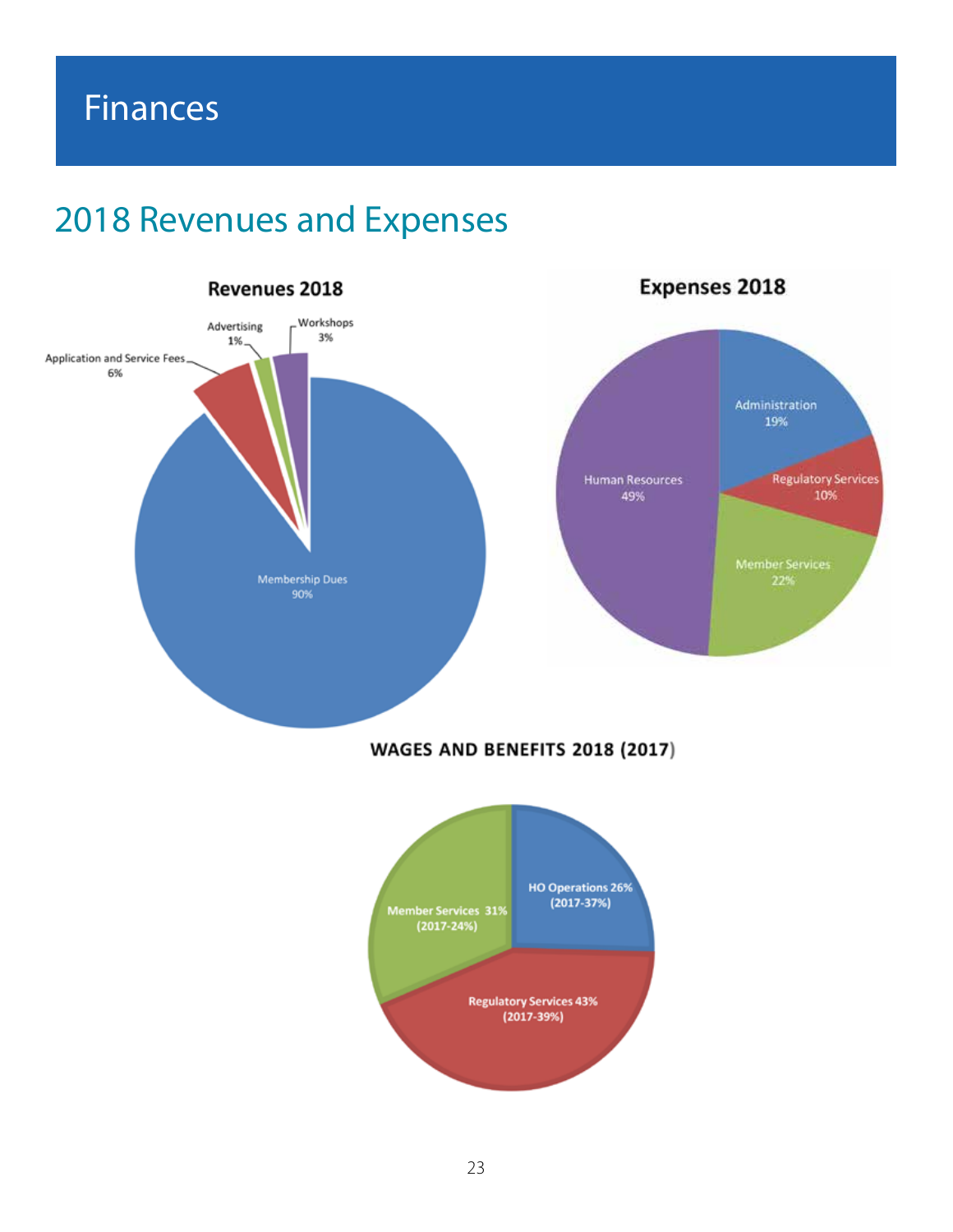### BCACC Member Insurance Program

### The Mitchell & Abbott Group

#### by John Paul Mitchell, Managing Partner, The Mitchell & Abbott Group

This AGM Annual Report for the insurance term ending April 1, 2019 will be my first report as I have taken over<br>Tas plan administrator for Brad Ackles. Brad appreciates the opportunity to have worked with the BCACC and wishes all the members continued success. I look forward to working with the BCACC as we continue to build on our strong relationship.

Ending April 1, 2019 there were 3,726 "Active" status RCCs enrolled in the program, an 11% increase over the prior year, with an additional 229 in the "Inactive" category. In addition, we now have 101 members in the seven year post-retirement coverage that is provided at no cost.

The program continues to have excellent member support as each year we see growth, which is a reflection of the increased membership registration at the BCACC.

We continue to have open and informed communications with members and the BCACC Executives about a variety of issues. As member needs have changed, we are pleased to introduce the following additional coverages at no extra cost:

- Legal Entity now includes up to 3 members on staff with additional options available for clinics with more than 3 professionals
- The Cyber Security and Privacy Liability Extensions have increased from \$50,000 to \$100,000 per member with a \$3,000,000 shared aggregate. Higher limits with broader coverage are available and should be considered. For further details, please contact Brenda Mathieson at 905.381.4261
- Employers Bodily Injury Liability Extension with a \$2,000,000 limit
- Employee Benefits Errors & Omissions Insurance with a \$1,000,000 limit
- Naloxone has been approved for emergency use only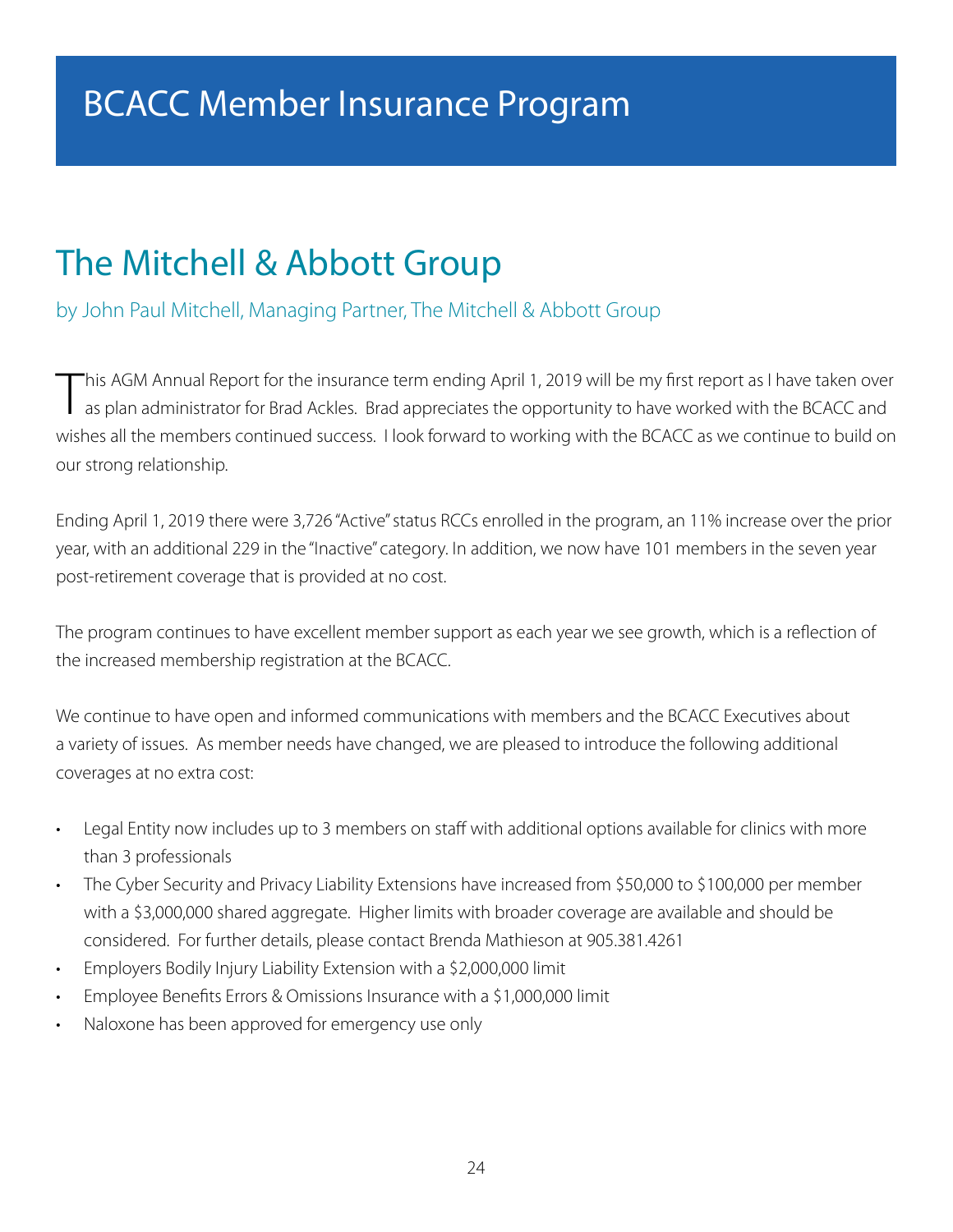### BCACC Member Insurance Program

### The Mitchell & Abbott Group

#### Continued

• The definition of Student Members has been amended as follows:

"All student members in the BC Association of Clinical Counsellors program and meeting the criteria established by the association provided that INSURED SERVICES are rendered under the supervision of a professional, with at least a Masters degree in counselling or a related field, and with at least 5 years of experience, and must belong to a counselling or related association but, not necessarily the BC Association of Clinical Counsellors."

We have always tried to create an insurance program that is a long-term source of stable financial protection, where members can benefit from comprehensive coverage and consistent pricing.

We are confident that your BCACC member insurance program is "best-in-class" for coverage and pricing. As the Program Administrator, I will continue to look for improvements to enhance the quality of the BCACC program, which will help ensure the long term success and sustainability for your business.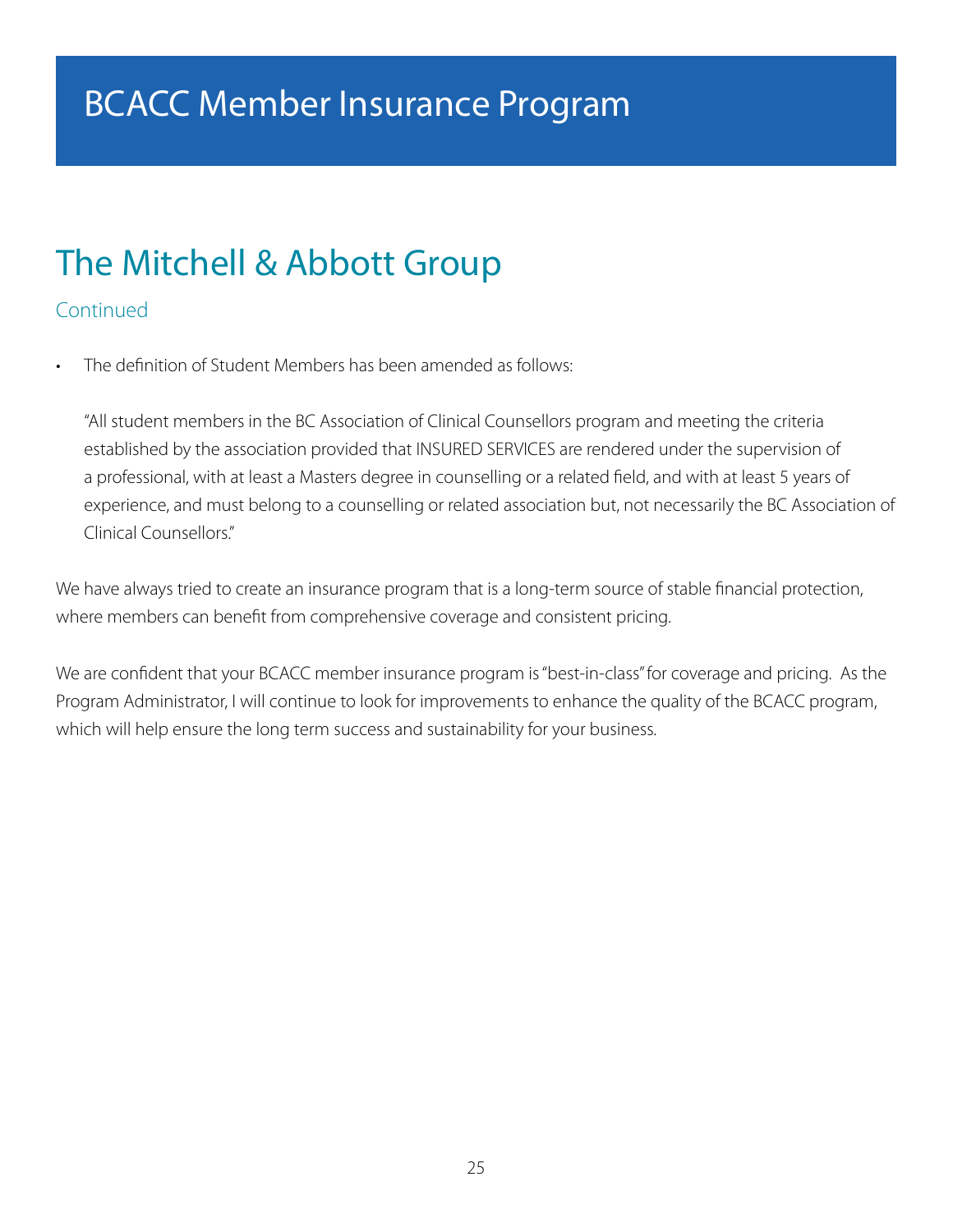### Office of the Registrar

by Angela Burns, M.A,. RCC

2018 saw the adoption of the new Integrated Bylaws document (effective June 29, 2018). This document lays out the contractual nature of the relationship between BCACC and the membership. The disciplinary process has been replaced by a Conduct Review process that will allow for cancellation of membership in cases in which the contract has been broken and the issues are unresolvable.

BCACC's first Conduct Review Hearing was originally scheduled for December 2018 but was rescheduled to the Spring of 2019.

BCACC's Board has taken great pains to formulate a plan for its own future design that is sleek, modern and visionary. 2018 saw the advent of this major transformation that is bringing our mission, values and strategies into alignment with the limits of our authority under the Society Act. The Board continued training in governance and has been creating a new governance structure for BCACC that will be rolled out in 2019.

Counselling in B.C. remains unregulated in the wake of more than 30 years of government lobbying by both this Association in the early years and by FACT BC most recently. A portion of each member's dues have gone towards advocating for a Regulatory College that would focus solely on the protection of the public – the kind of protection that is underpinned by statute. BCACC members are to be applauded for their contribution to this cause that would improve both the access to and quality of counselling services for residents of BC!

A portion of annual fees covers the costs of investigations related to complaints initiated by clients of our members. Unregulated counsellors' clients are not afforded the privilege of having their complaints reviewed by anyone. Members voluntarily conform to a set of ethical principles and standards of practice that are in the best interests of their clients. They agree to cooperate with investigative processes and consent agreements which address errors and omissions in their practices. BCACC's members provide therapeutic services to the complete spectrum of BC's constituents: the grief stricken, families and couples in conflict, organizations, those struggling with addiction and chronic pain, abused children, the LGBTQ community, those with anxiety and depression, etc.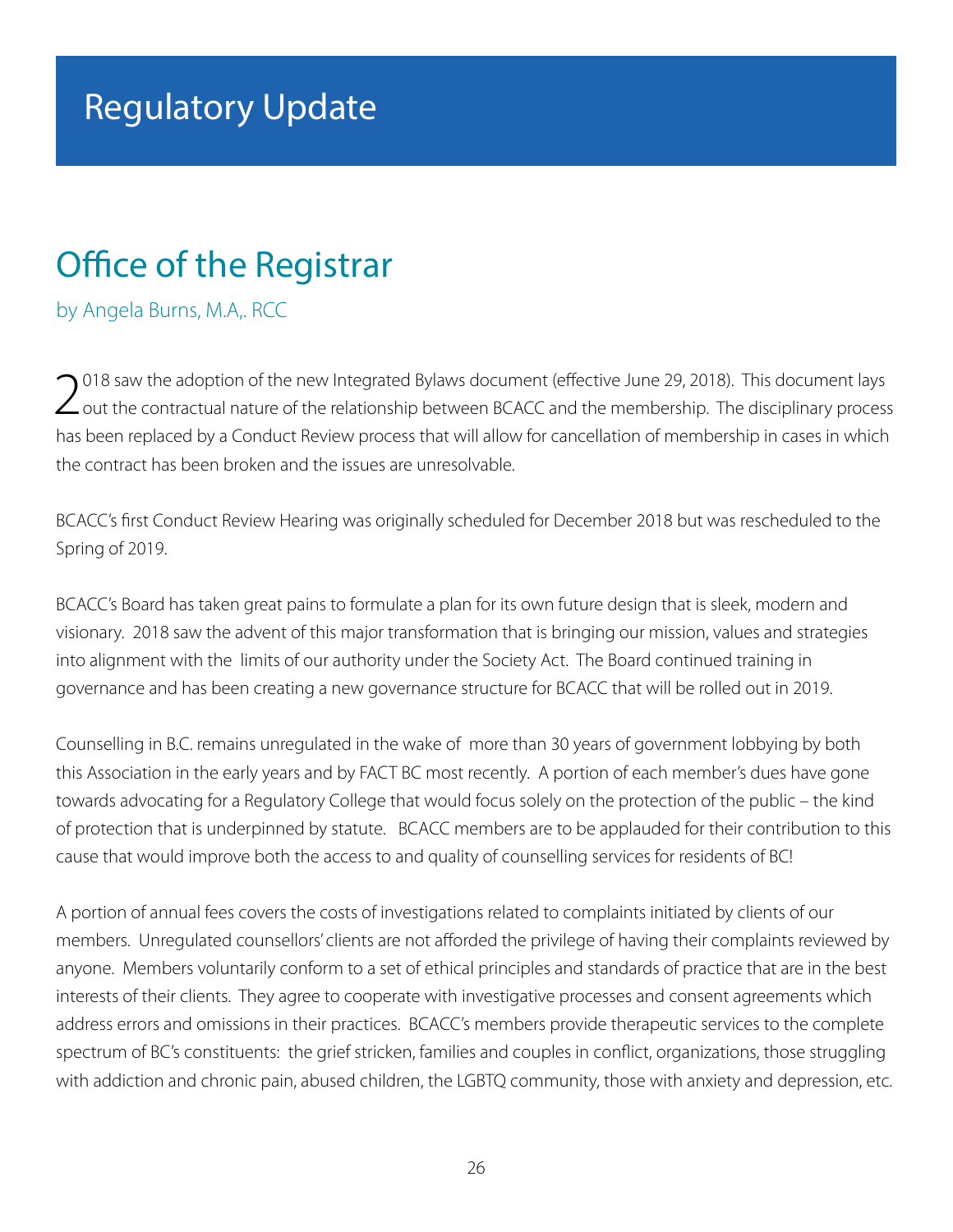### Office of the Registrar

#### Continued

The amount of healing and enhancement of mental health, both direct and indirect, that this group of dedicated professionals offers to our communities here in BC, is formidable.

Standards of Practice continue to be developed to capture emerging areas of counselling and to support members in ethical decision making.

In September 2018, the Board President, Joan Campbell, the Deputy Registrar, John Gawthrop, and Chair of Inquiry, Jane Goranson-Coleman attended the Council on Licensure, Enforcement and Regulation's annual conference in Philadelphia. We got to meet with regulators from around the globe and compare notes on our processes. The conference spotlights administration, legislation, policy, compliance and discipline matters that are of interest to professional regulators. This year a lot of the buzz was about the changing face of professional regulation in Canada. Ontario had undertaken a comprehensive review of health professions colleges and the news was that a similar review was happening in BC (more on this in the 2019 Annual Report!)

I work closely with both the Inquiry and Registration Committees. These Committees are the ones who hold the interest and protection of our members' clients as their mandates. They are charged with the rigorous review of applicant and complaint files and do so with balance and expertise. The Regulatory Committees provide hundreds of hours of volunteer time annually to BCACC – I count myself fortunate to call these individuals my colleagues.

In 2018, we had 31 Inquiry cases requiring much engagement from (Chair) Jane Goranson-Coleman, Kevin McMullen, Lisbet Rosenfeld, Maggie Mooney, Mario Testani and Jetta Midtgaard. This Committee negotiated Consent Agreements, reviewed investigator reports, debated, deliberated, conceded, dismissed, etc. and achieved all of it with consensus. While the number of complaints increased, the proportional percentage has remained the same (our memberhip count increases annually). I am grateful for the work ethic and dedication of this knowledgeable group.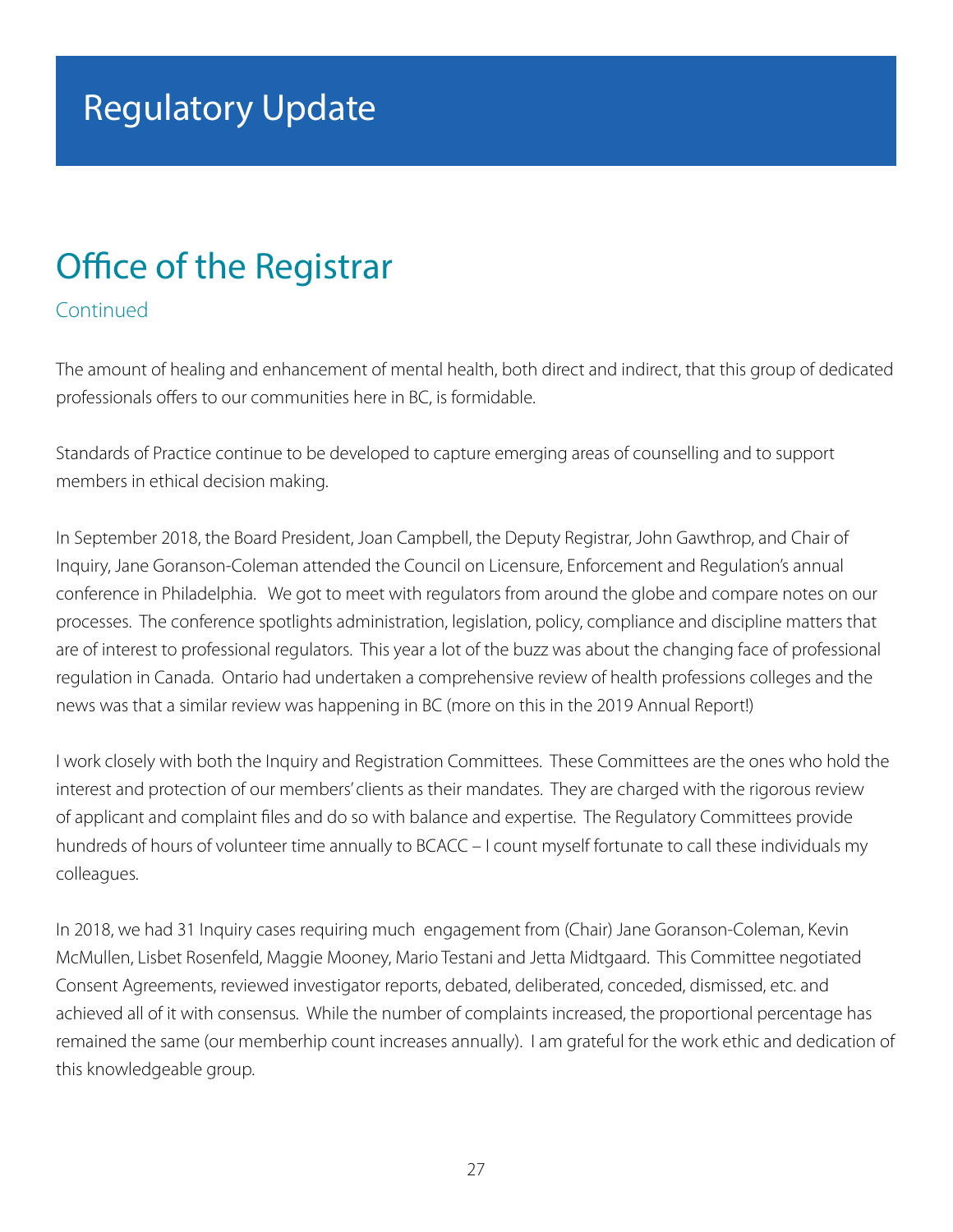### Office of the Registrar

Continued

The Registration Committee is concerned with evaluating applications that require scrutiny and interpretation that are not the purview of staff. They spend time reviewing course descriptions, resumes and detailed supervisory reports. This Committee is Chaired by Anita Melin and populated by Helen Huang, Hannah Caradonna, Kirsten Morgan and Sherry Bezanson. I am appreciative of the attention to detail that is required and delivered by this gate-keeper Committee.

The Head Office staff are to be commended for their flexibiltity and accommodation in the face of almost constant change – this year the changes include: bylaws, policies and procedures, and technology. This team pulls together and brings about some amazing feats of administration, transformation, responsiveness to feedback and navigation through some challenging situations. We managed to balance voluntary selfregulation with promotion of the profession of counselling with thoughtfulness and care. I would like to thank Carolyn Fast, our Executive Director, for her presence and patience with process. The Regulatory team of John Gawthrop, Donna Knee and Sarah Clutchey are my closest colleagues and work diligently in the face of emerging challenges - I am deeply appreciative of our team of competent, insightful and fun professionals. I would also like to thank Andrea Curran, Marci Zoretich, Kim Carver, Linda-Mary Bluma, Janine Toombs, Joan Paul and Elana llott for all their work and contributions to the smooth running of the regulatory department, specifically , and BCACC in general.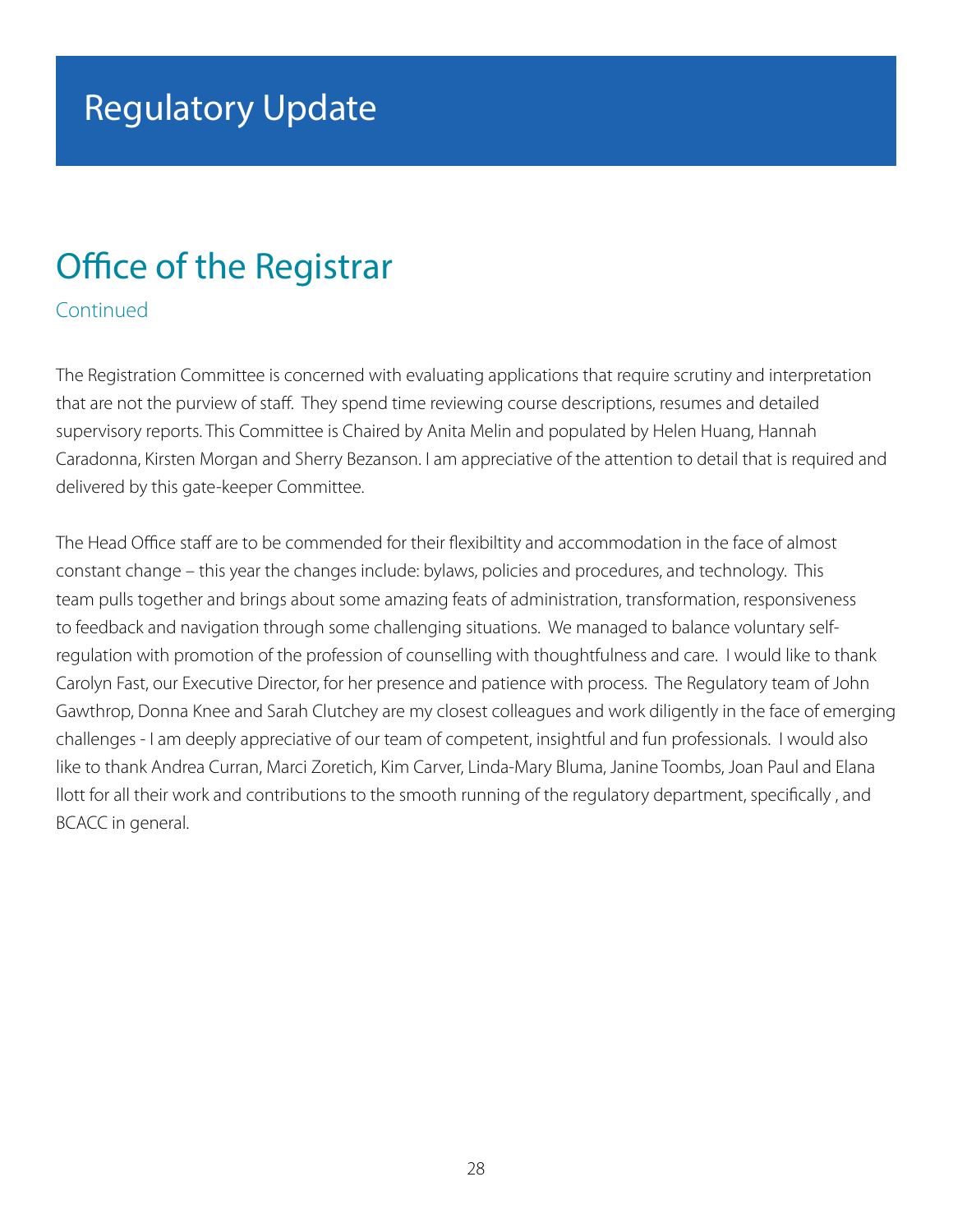### Membership Registration

We closed out the year with 4,196 members which was a net increase of 324 from the previous year. We registered 413 new members, reinstated 42 members, and had a loss of 131 members due to retirement, resignation and termination of memberships for non-payment of dues. We had one member who was suspended.

#### Thank You to Our Registration Committee

Gratitude is expressed to our committee members for their ongoing energy and commitment.

John Gawthrop **Deputy Registrar Sarah Clutchey** Registration Coordinator

Anita Melin, Chair Region 3 Sherry Bezanson Region 1 Hannah Caradonna Region 2 Helen Huang **Region 4** Kirsten JH Morgan Region 6 Angela Burns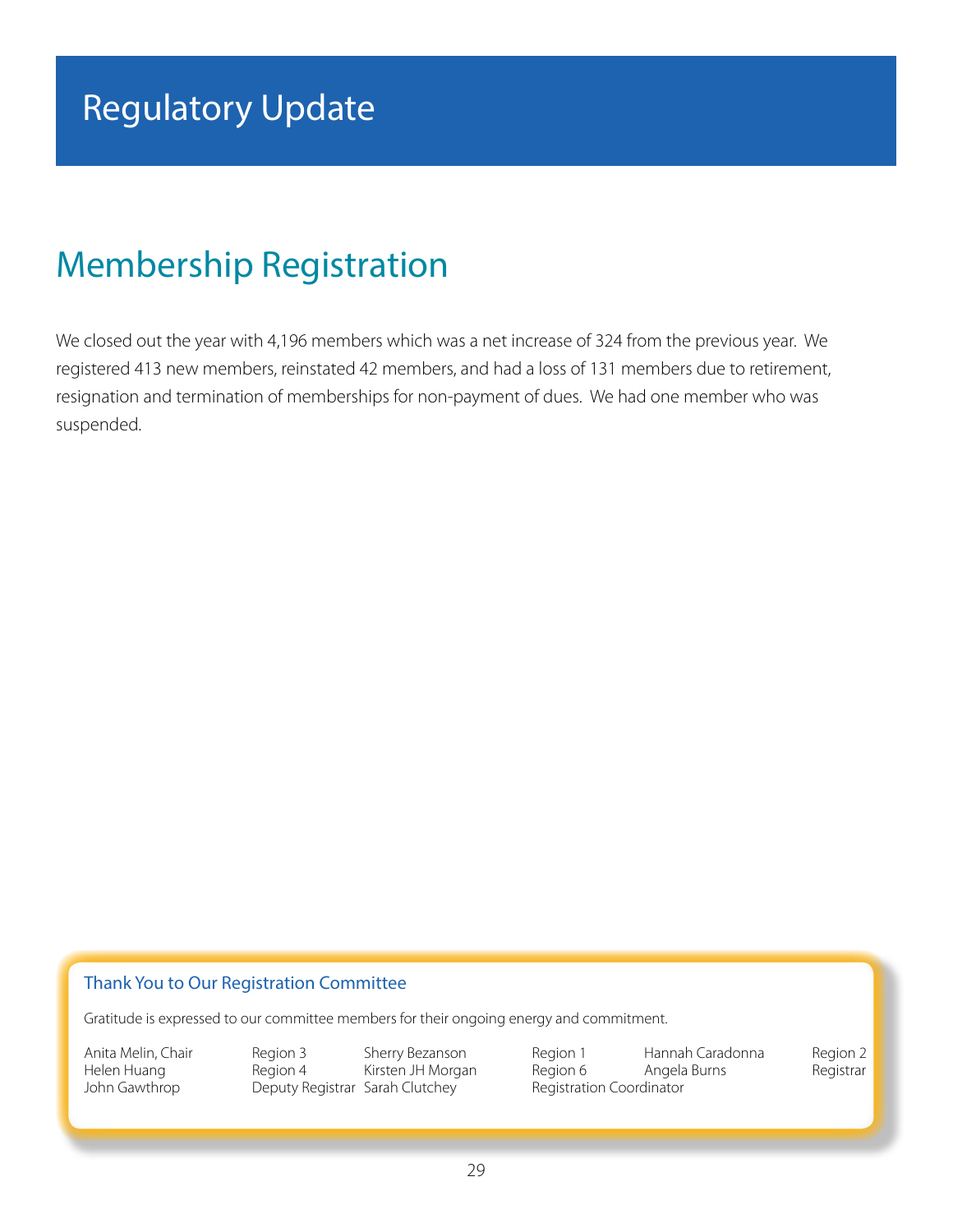### Comparison of Membership 2015 - 2018

| Year | New Members | Reinstated | Resigned/Retired | Terminated | Net New        |
|------|-------------|------------|------------------|------------|----------------|
|      |             |            | Deceased         |            | <b>Members</b> |
| 2015 | 291         | 29         | 78               | 42         | 200            |
| 2016 | 377         | 27         | 89               | 44         | 271            |
| 2017 | 408         | 29         | 87               | 43         | 278            |
| 2018 | 413         | 42         | 101              | 30         | 282            |

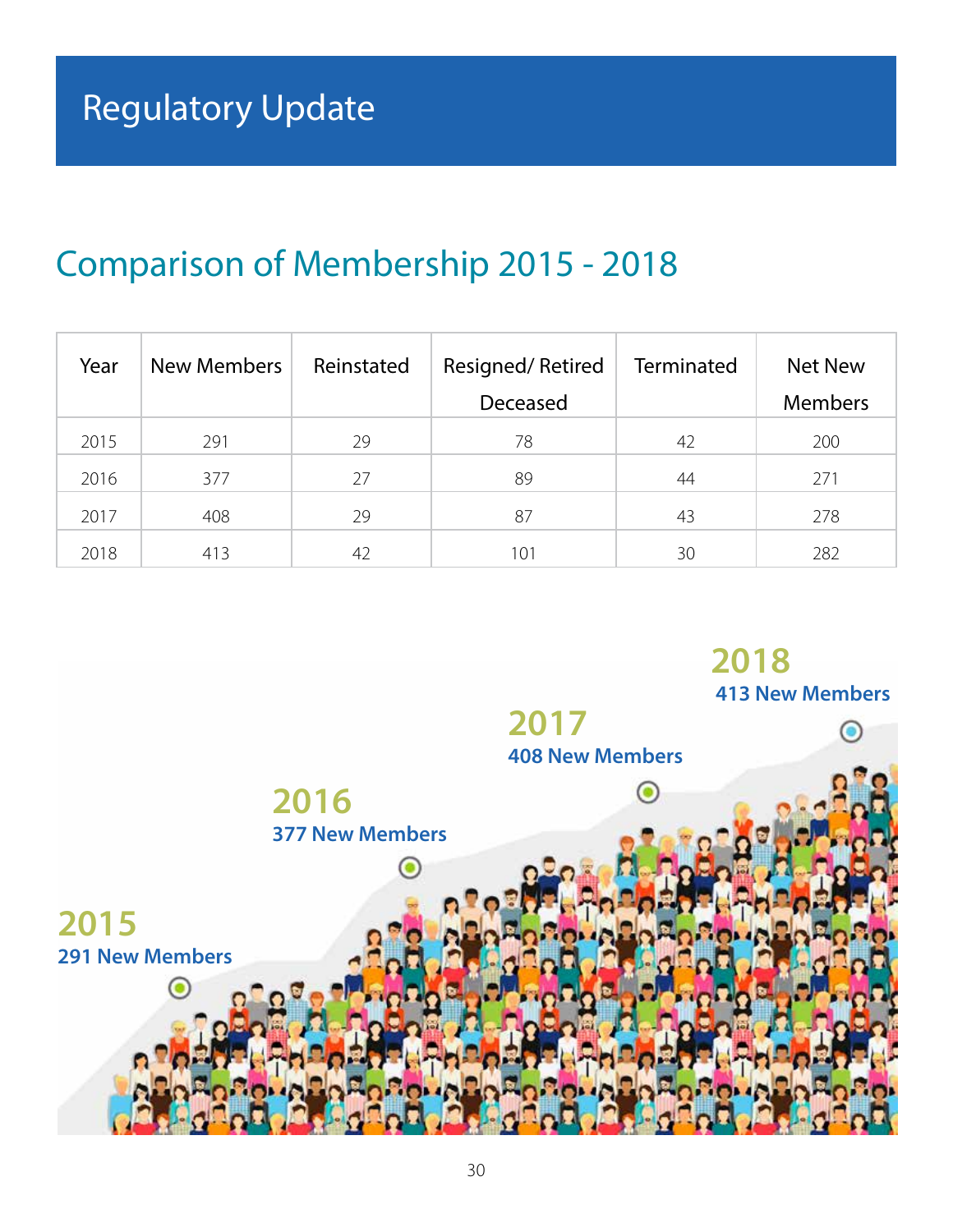### Membership at a Glance

#### Thirty Year Members

BCACC wishes to recognize individuals who have maintained 30 years of membership in the Association since its inception in 1989. Thank you for your sustained support of BCACC and the clinical counselling profession.

| Debora Abood     | Marie Jose Dhaese | Jane Katz             | <b>Gregory Saunders</b> |
|------------------|-------------------|-----------------------|-------------------------|
| Heather Atkinson | Sue Diamond Potts | Judith Kerr           | Colleen Schiesser       |
| Casandra Banman  | <b>Bill Dyck</b>  | Stephen King          | Chandra Sen             |
| Sheldon Bilsker  | Susan Farling     | Patricia Kitchener    | Jennifer Shifrin        |
| Dixie Black      | Cally Farr        | Corinne Koehn         | Jan Spilman             |
| Jane Bourree     | Lora Favor        | Pamela Lelong         | David Stewart           |
| John Braun       | Livingston Finch  | James Logan           | Debbie Suian            |
| David Burke      | Julie Flowerdew   | lan Macnaughton       | <b>Beth Trotter</b>     |
| Angela Burns     | Mary Forbes       | Maureen McEvoy        | Shirley Turcotte        |
| James Cardinal   | Dawn Fuller       | Michael Miskin        | Peter Vaughan           |
| Brenda Casey     | Colleen Gibson    | Mahmud Nestman        | Allan Wade              |
| Tara Chotem      | Joanne Gilbert    | Duane O'Kane          | Lynette Walker          |
| Alan Churchill   | Jocelyn Harris    | Devorah Peterson      | Jayne Weatherbe         |
| Avraham Cohen    | Deborah Heller    | <b>Tracy Porteous</b> | E. Ann Welwood          |
| J. Ellen Connell | Carol Hubberstey  | Rhona Raskin          | Don Wright              |
| Lee Davidson     | Annette Kasahara  | Lori Reed             | Sandra Wrightman        |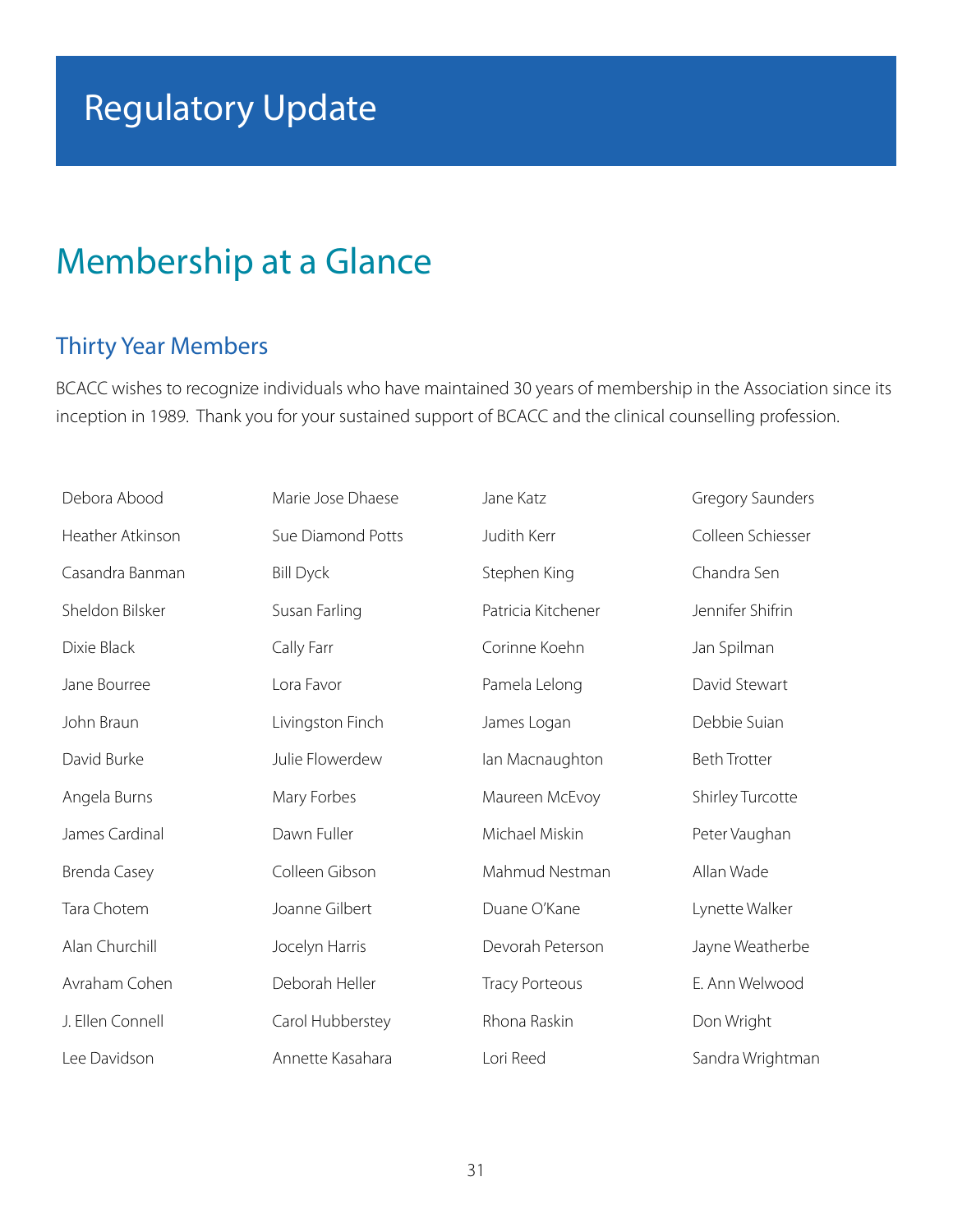### Membership at a Glance

#### Deceased

| <b>First Name</b> | Last Name                   | <b>Member Since</b> |  |
|-------------------|-----------------------------|---------------------|--|
| Linda             | Stieler Johnson             | November 6, 1989    |  |
| Lorraine          | September 30, 2002<br>Short |                     |  |
| $\overline{1}$ iz | Louwersheimer               | February 24, 2009   |  |
| Paul              | Rypkema                     | August 1, 1990      |  |
| Thad              | Allen                       | May 19, 1988        |  |

"I've learned that people will forget what you said, people will forget what you did, but people will never forget how you made them feel."

- Maya Angelou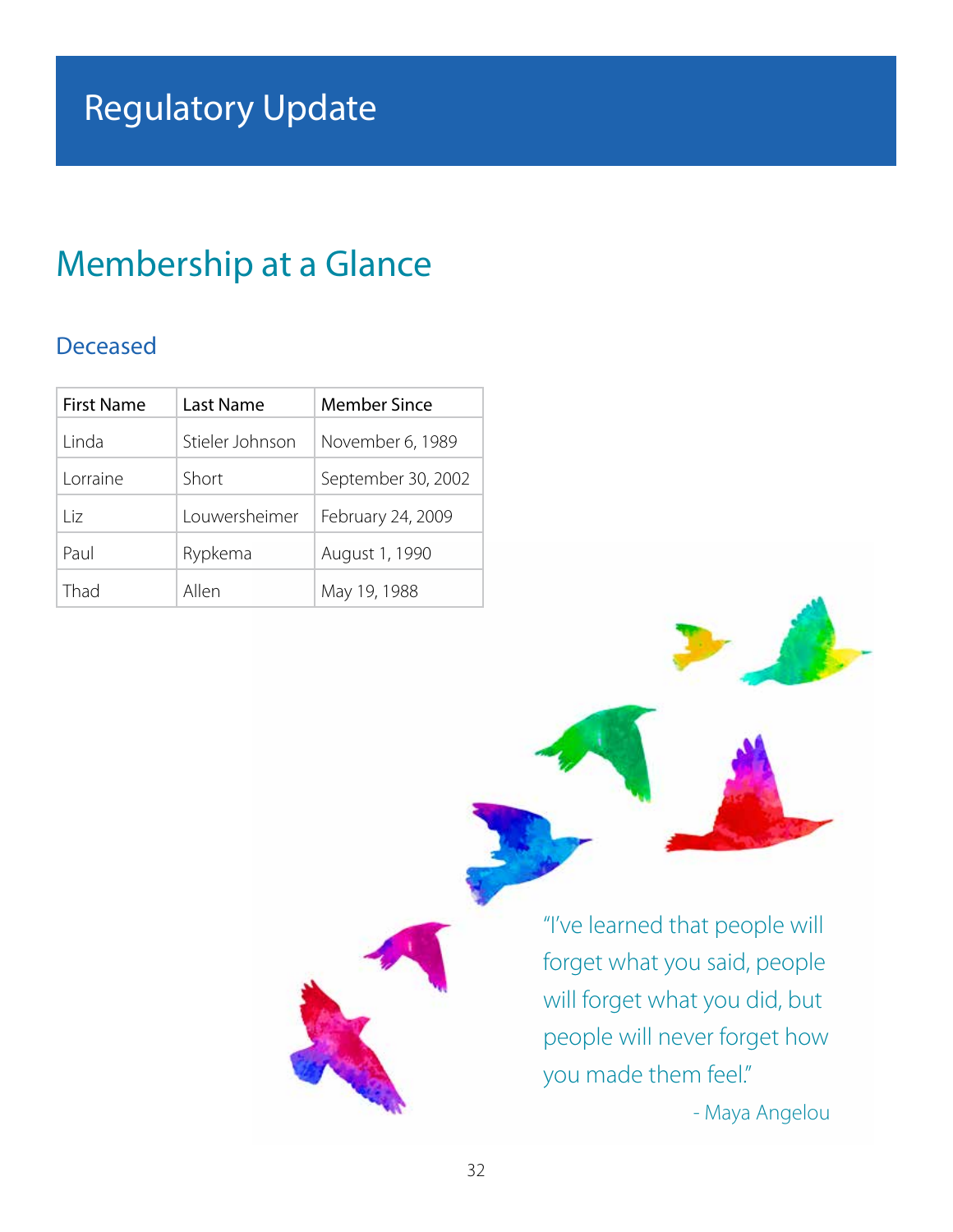### Inquiry Committee Report

#### by Jane Goranson-Coleman, M.A., RCC, Chair

s the BCACC moved into the first year of BCACC's new bylaws and governance structure, the work of the Inquiry Committee proceeded with several interrelated tasks. The Committee met monthly by teleconference and quarterly in face-to-face meetings to fulfill its primary job of receiving, investigating, adjudicating, and resolving complaints from the clients of our members.

Similar to previous years, complaints tended to fall into general categories of issues arising from custody and access work, particularly in the area of report writing; confidentiality; and personal/professional boundary issues.

In addition, the Committee has worked to become familiar with the new bylaws as they relate to the the voluntary regulatory process. As part of that process, the Committee met for a weekend workshop to review and edit the draft of the Inquiry Committee's policies and procedures to align with the changes in the bylaws, as well as to review various aspects of the inquiry process.

In the past year, two members left and one new member joined the Inquiry Committee. A huge thank you and acknowledgement of the many hours of work donated by the past and present members of the Inquiry Committee.

#### Thank You to Our Inquiry Committee

Gratitude is expressed to our committee members for their ongoing energy and commitment.

| Jane Goranson-Coleman, Chair |
|------------------------------|
| Lisbet Rosenfeld             |
| Kevin McMullen               |
| Sherri Rebman                |
| John Gawthrop                |
|                              |

Region 4 Maggie Mooney Region 1 Region 3 Mario Testani Region 4 Region 3 Mitra Jordan Region 2 Deputy Registrar Donna Knee

Sherri Rebman Region 4 Angela Burns Registrar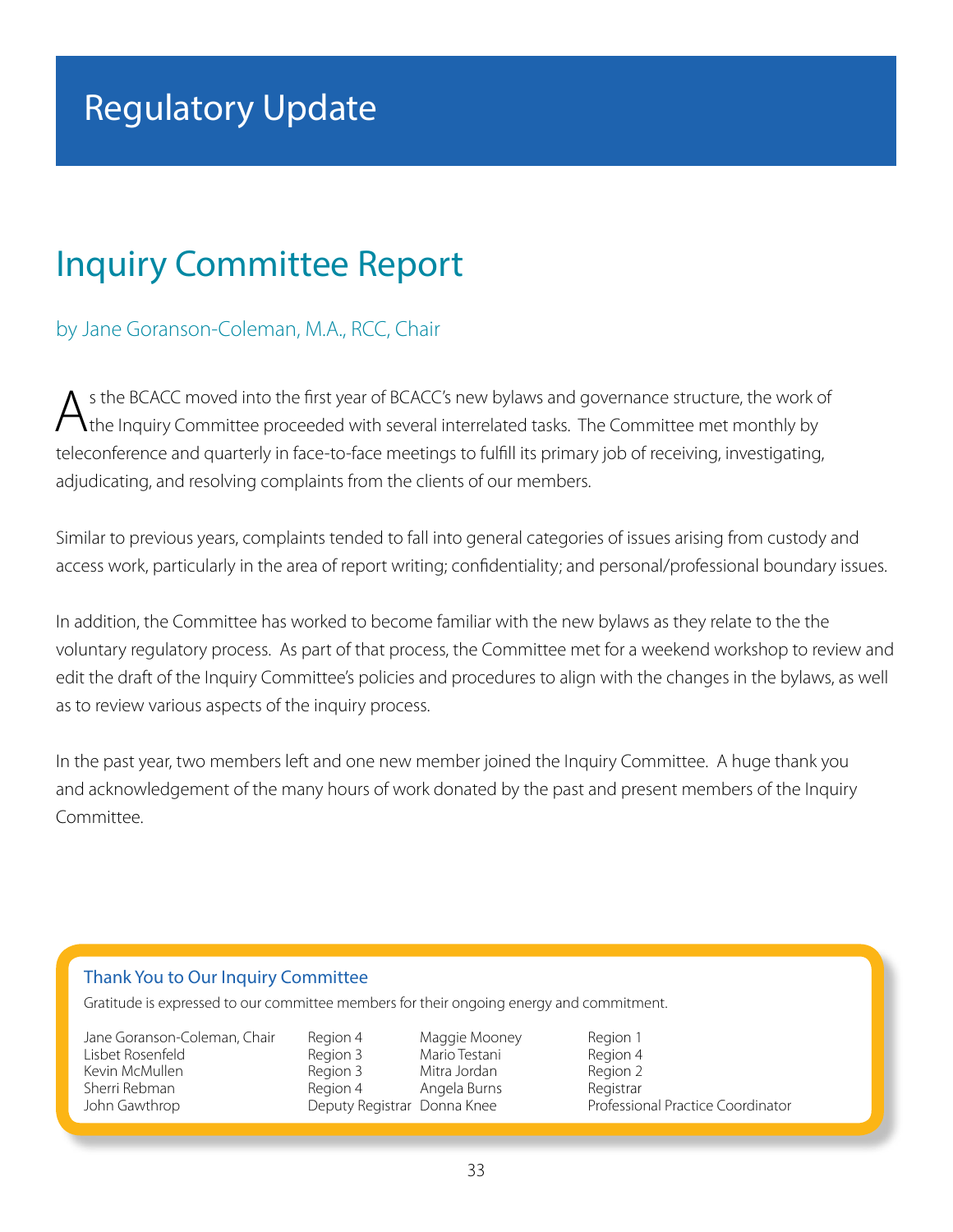#### **Complaints**

The Inquiry Committee's procedures for investigating complaints have evolved over the last 25 years with input from legal counsel, committee members and members who have gone through the investigative process – all changes are Board approved.

This year we received **31 formal complaints**. This means that we received complaints about only **0.7%** of our membership.

#### **Relevant principles from the BCACC Code of Ethics used in our complaint cases:**

#### **Principle 1:**

**Respect for the Dignity of all Persons and Peoples**

- 60% Generally Respect for the Dignity of all Persons and Peoples
- 48% Respect for Clients
- 38% Informed Consent
- 12% Privacy
- 51% Respect for Other Individuals
- 19% Respect for Self

#### **Principle 2: Responsible Caring**

- 64% Generally Responsible Caring
- 61% Competent Caring

#### **Principle 3:**

#### **Integrity in Relationships**

- 
- 
- 
- 

#### **Principle 4: Responsibility to Society**

- 51% Ethical Knowledge and Awareness
- 12% Social Responsibility
- •

Complaints in cases can overlap and contain several breaches. Please refer to the Principles listed within the BCACC Code of Ethics.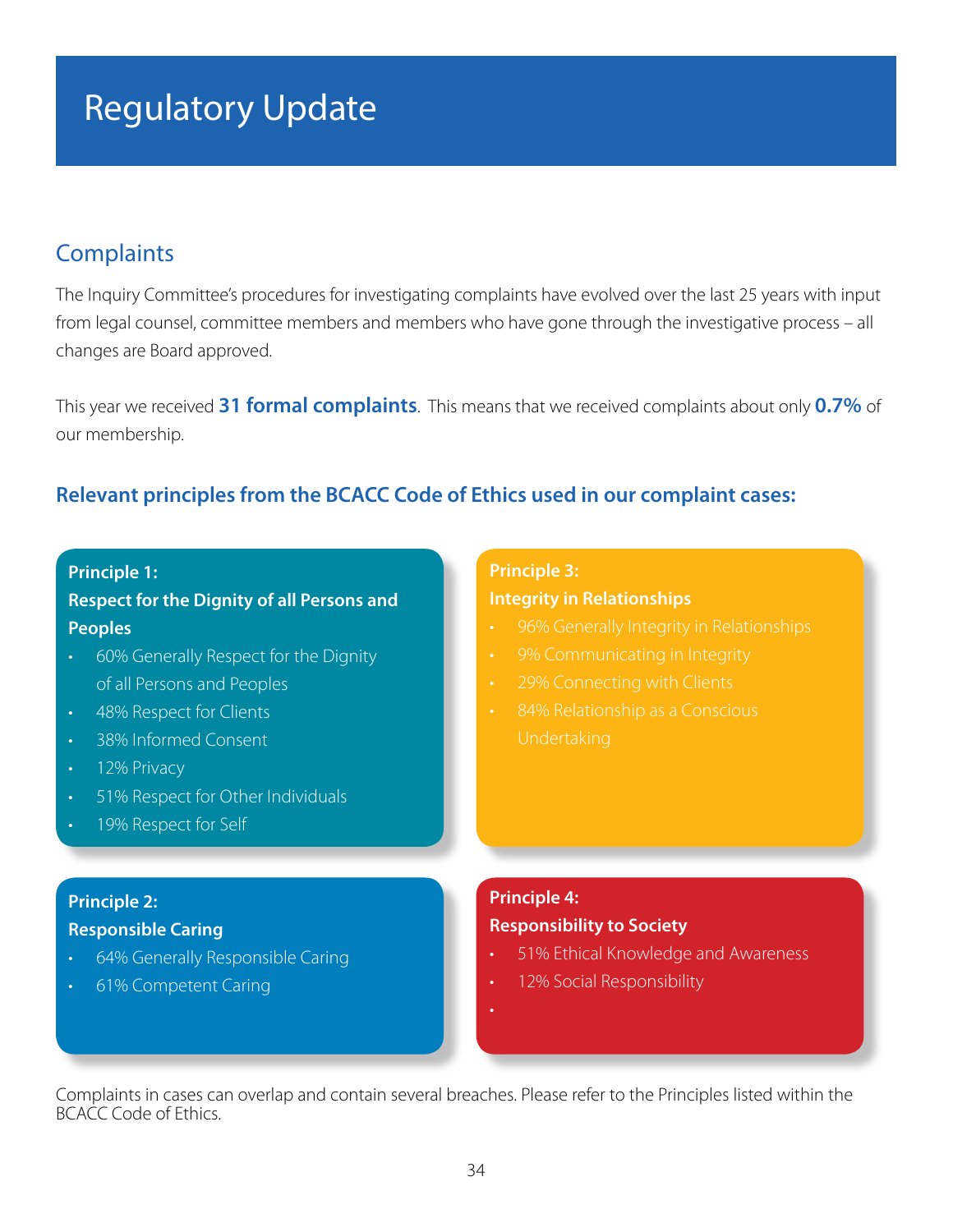### Professional Development

### Events

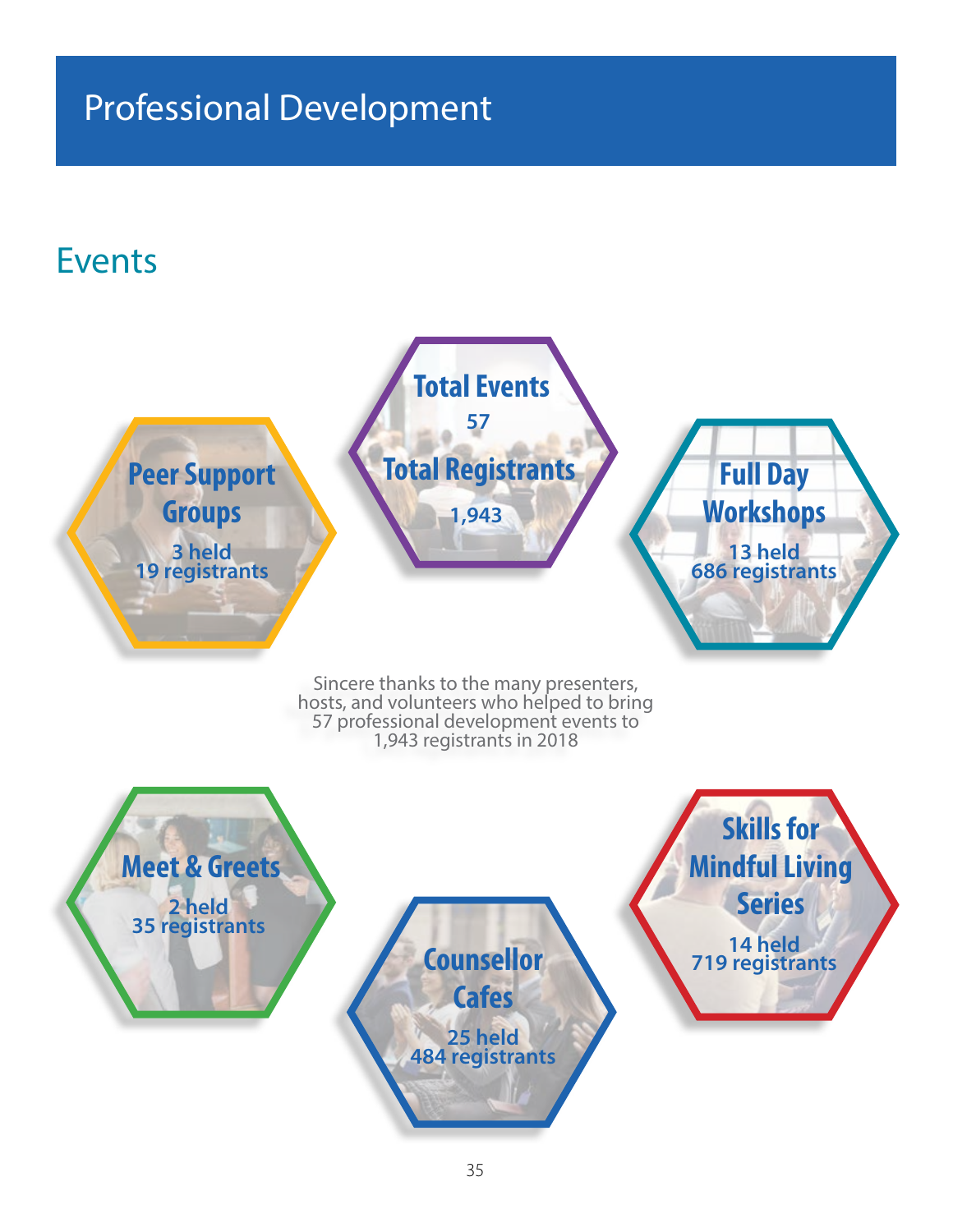### BCACC Regions

### Regions at a Glance

**Region 2**

**Region 3**

T he BCACC is composed of six different regions within BC. Each region has a Regional Council Chair and Council.

### **Region 1** North Coastal - Vancouver Island from Nanaimo to Port Hardy Thank you to our Region One Council. Rebecca Scott, Council Chair Chris Stasiuk Miki Flynn Ron Depner Southern Vancouver Island - Victoria to Nanaimo and Gulf Islands

Thank you to our Region Two Council.

Dawn Cox **Kimberley Hopwood** Virginia Ronning **Danelle Barnard** 

John Fraser, Council Chair **Lucia Simoncicova** Tammy Van Hinte

#### Interior South - Okanagan and Kootenay Area

Thank you to our Region Three Council.

Janet White, Council Chair Leora Splett Lisbet Rosenfeld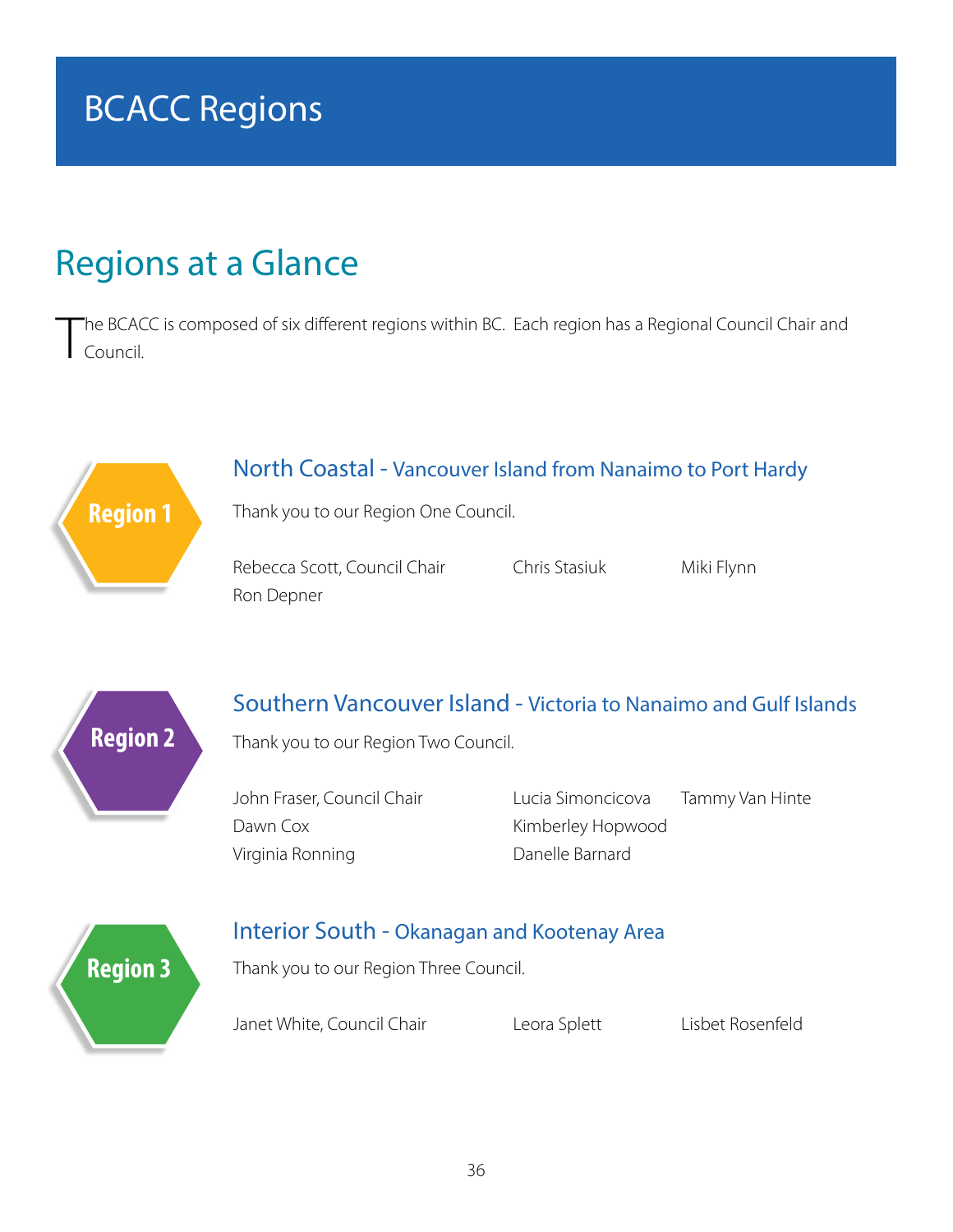### BCACC Regions

### Regions at a Glance



#### Lower Mainland NW - Greater Vancouver, Sunshine Coast to Mt. Currie

Thank you to our Region Four Council.

Nazanin Moghadami, Council Chair Jerry Arthur-Wong Lida Bahrami Shenaz Shahban Amber Lowdermilk Jo-Anne Weiler Sherry H. Ghorbankhani Suzana Dujmic

**Region 5**

#### Fraser Valley - Surrey to Hope

Thank you to our Region Five Council.

Carolynn Turner, Council Chair Heidi Davison Gerry Bock Caity O'Neill **Karen Cook** Michele Maurer

# **Region 6**

#### Interior North - Hope to Chase and north to the BC Yukon border

Thank you to our Region Six Council.

Matt McClaskey, Council Chair Catherine Cloutier Kelsey Grimm John Sherry **Nicole Plante** Becca Shears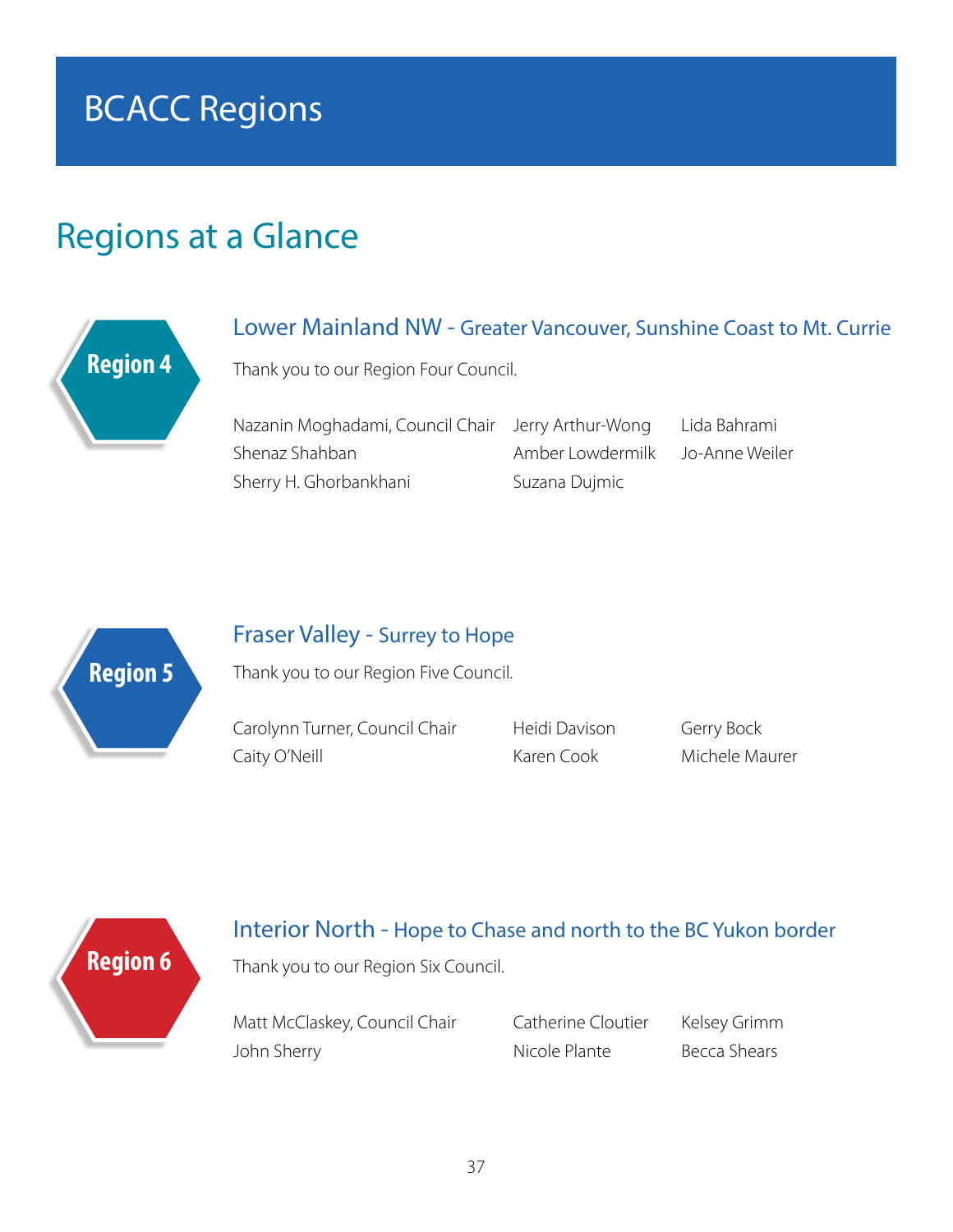## BCACC Regions

### 2018 Region Updates

Regional Councils are responsible for goal setting and event planning for their region. More information on the specifics of the events and workshops is available from Head Office.

| Goal: To continue to engage membership through events and travel to outer communities<br>Yearly Events: Hosted a holiday bowling event, held a meet and greet for counsellors in the Tofino/Uclulet<br>region, hosted (and have more planned!) our first ever Counsellor Cafe, upcoming workshops planned<br>Proud of: Regional Council members who have helped to organize and facilitate 100% more events than last<br>year                                                                                                                                                                             | <b>Region 1</b> |
|-----------------------------------------------------------------------------------------------------------------------------------------------------------------------------------------------------------------------------------------------------------------------------------------------------------------------------------------------------------------------------------------------------------------------------------------------------------------------------------------------------------------------------------------------------------------------------------------------------------|-----------------|
| Goal: To bring quality professional development events to the counselling community in our region and to<br>provide our members an opportunity to connect and share their expertise and knowledge<br>Yearly Events: Three workshops, one networking event, and six Counsellor Cafè<br>Proud of: The collaborative, rewarding and important work our council does together on behalf of the mem-<br>bership and the community at large. We encourage our members to continue to provide us their input and let<br>us know what topics are of relevance to their professional practice                      | <b>Region 2</b> |
| Goal: Offer BCACC supported training across the region and have more direct interaction between members<br><b>Yearly Events:</b> Kelowna offered 6 sessions and Vernon offered 3 sessions. Presentations varied from grief to<br>hostile parenting. One four day training was offered in 2018 in Nelson<br>Proud of: Very proud that members are finding becoming committee members is a worthwhile commitment                                                                                                                                                                                            | <b>Region 3</b> |
| Goal: Continue and maintain our commitments to our professional and community members; engage new<br>and prospective members by new initiatives; and most importantly, create a sustainable structure for the<br>region to support a functional operation<br>Yearly Events: 4 full-day member workshops, 8 Skills for Mindful Living, 5 Counsellor Cafè<br>Proud of: The exceptional commitment of Council members who dedicated time and energy to make all<br>the events happen; the care and attention members put into creating events with education, inclusion and<br>protecting the public in mind | <b>Region 4</b> |
| Goal: To increase connection and engagement in our region through building community and delivering<br>training opportunities<br>Yearly Events: Ted Leavitt (ADHD counsellor cafe), Pauline Carey (TIR counsellor cafe), Bessel van der Kolk<br>video workshop, Monthly peer support group, and EMDR Basic Training Level 1<br>Proud of: Raising the level of engagement in our region and providing our members with access to training<br>opportunities that represent 'first-ever' BCACC endeavours                                                                                                    | <b>Region 5</b> |
| Goal: To increase engagement<br>Yearly Events: Two full-day member workshops, two Counsellor Cafè<br><b>Proud of:</b> Events were well attended in 2018                                                                                                                                                                                                                                                                                                                                                                                                                                                   | <b>Region 6</b> |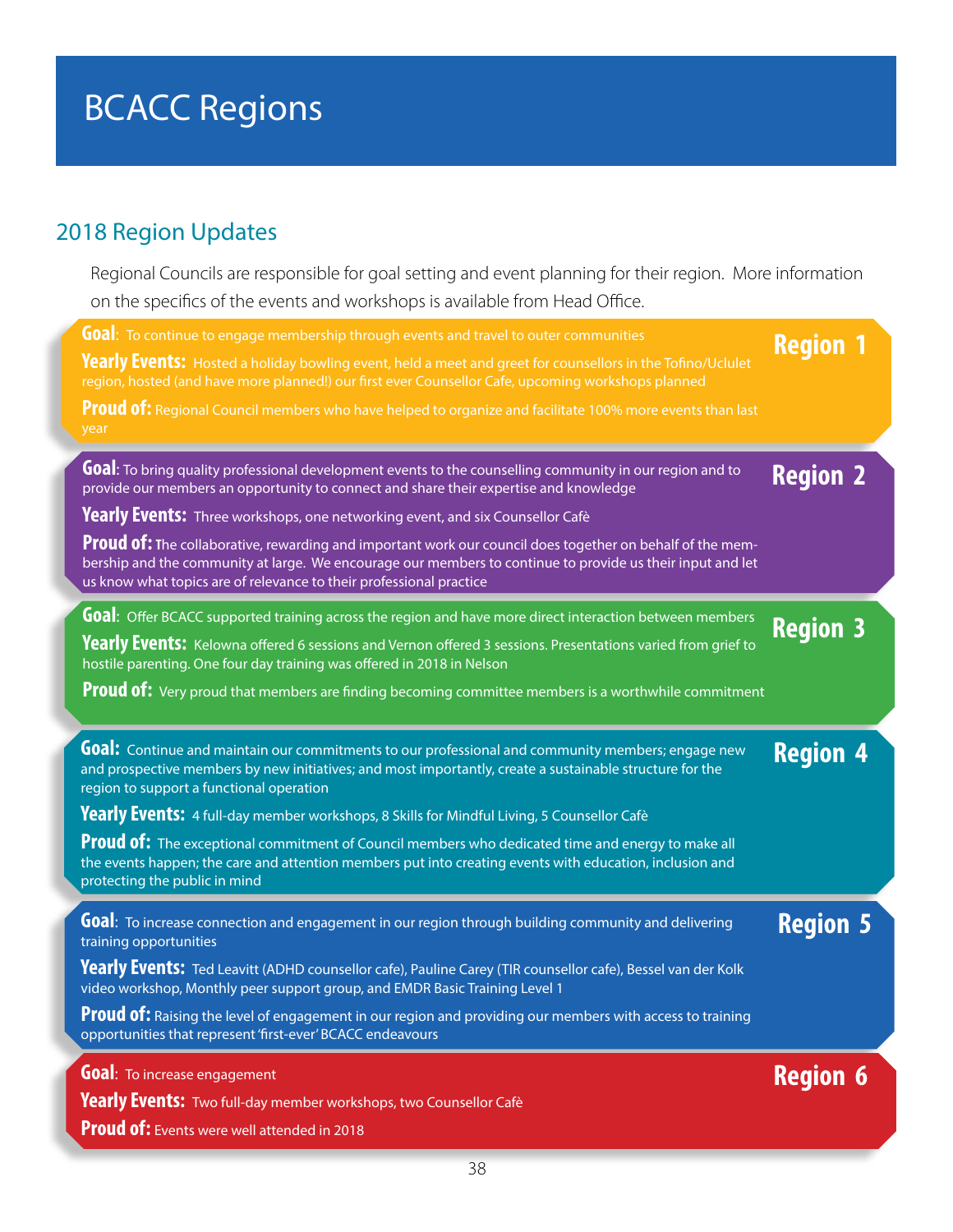### Communications

### Insights Magazine

INSIGHTS had another successful year of publication in 2018 with three issues.







We continue to enjoy working with Page One Publishing and their incredibly talented team, including our INSIGHTS Editor, Carolyn Camilleri.

Content for our magazine is driven by our Editorial Advisory Committee. We are so fortunate to have a dedicated group of counsellors on this committee that bring their skill, creativity, writing talents and humour to the table. Our committee grew by two members at the end of 2018 as we welcomed Shahin Jones and Linette Schut to our group.

We look forward to bringing you another great lineup in 2019 and as always, we welcome your input, feedback and contributions.

#### Thank You to Our Editorial Advisory Committee Gratitude is expressed to our committee members for their ongoing energy and commitment. Rebecca Scott **Region 2** Region 1 Shahin Jones Region 2 Deirdre McLaughlin Region 3 Constance Lynn Hummel Region 4 Laura Rhodes Linette Schut **Executive Carolyn Fast** Executive Director Region 6 Carolyn Fast **Executive Director**<br>
Member Services Coordinator Member Services Coordinator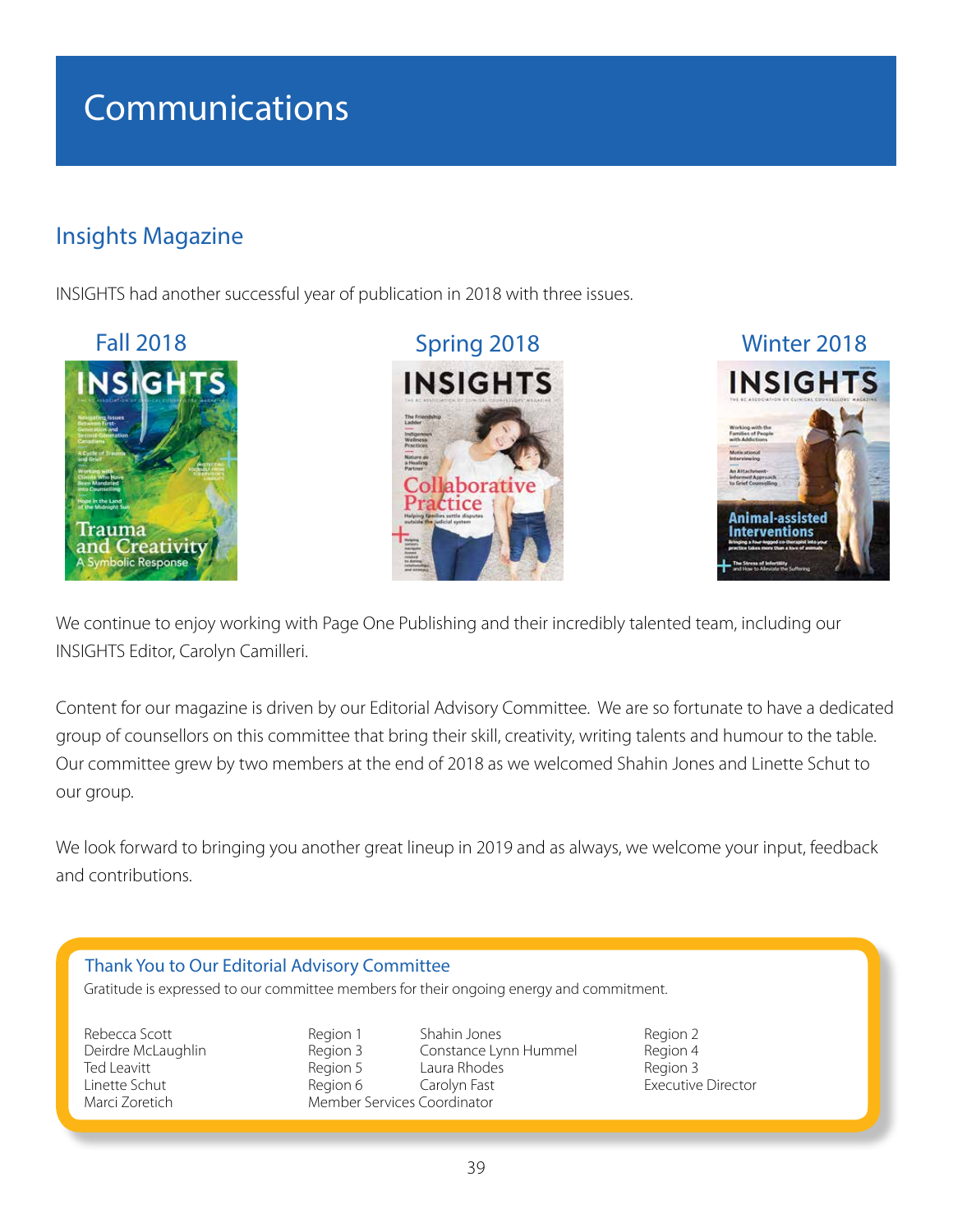### "Ask an RCC" video series & Member Portal

In 2018, Trapeze Communications was contracted to film and create a series of short, informational video clips designed to be used in social media marketing campaigns. Four videos have been deployed across multiple online channels, driving traffic to the Find A Counsellor tool and increasing inquiries to Head Office. Further videos are in development with an expected launch date of late 2019.

Thank you to our RCCs who generously gave their time to be included in our videos: Miki Flynn, Geoff Plint, Marney Thompson, Colleen Stevenson, Craig Holm, Ocean Lum, Charlotte King-Harris, and Jocelyn Harris.

The launch of new CRM database MPower translated into a refreshed look and feel for the the Member Portal. Members can now find breaking news on their login homepage, and access to information and resources has been enhanced.



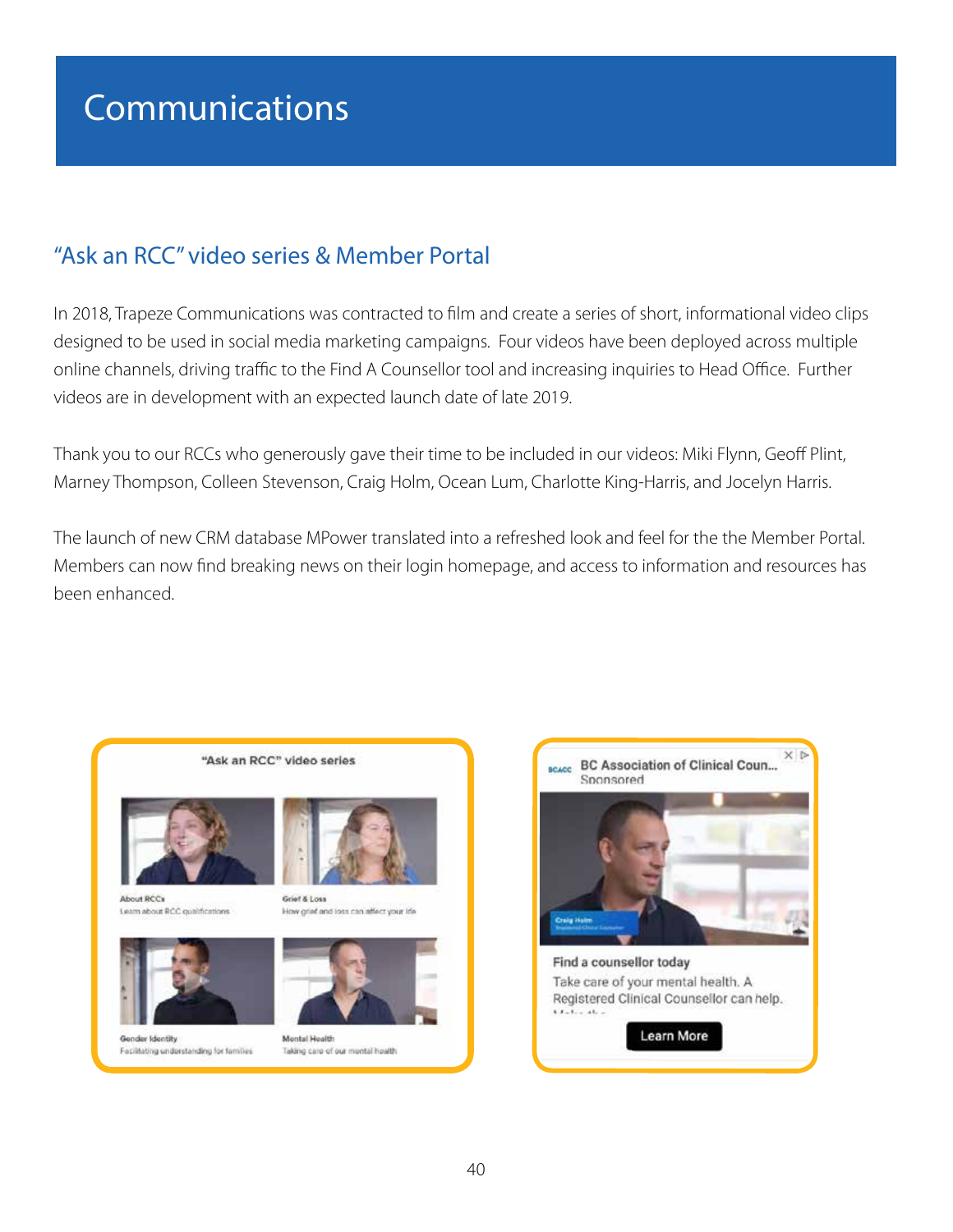### BCACC Contact Information

### BCACC Head Office

The BCACC Head Office is located in Victoria, BC.



#204 - 780 Tolmie Avenue Victoria, BC V8X 3W4

### **Address Contact Contact Contact**

T: 250-595-4448 TF: 1-800-909-6303 F: 250-595-2926 E: hoffice@bc-counsellors.org

www.bc-counsellors.org